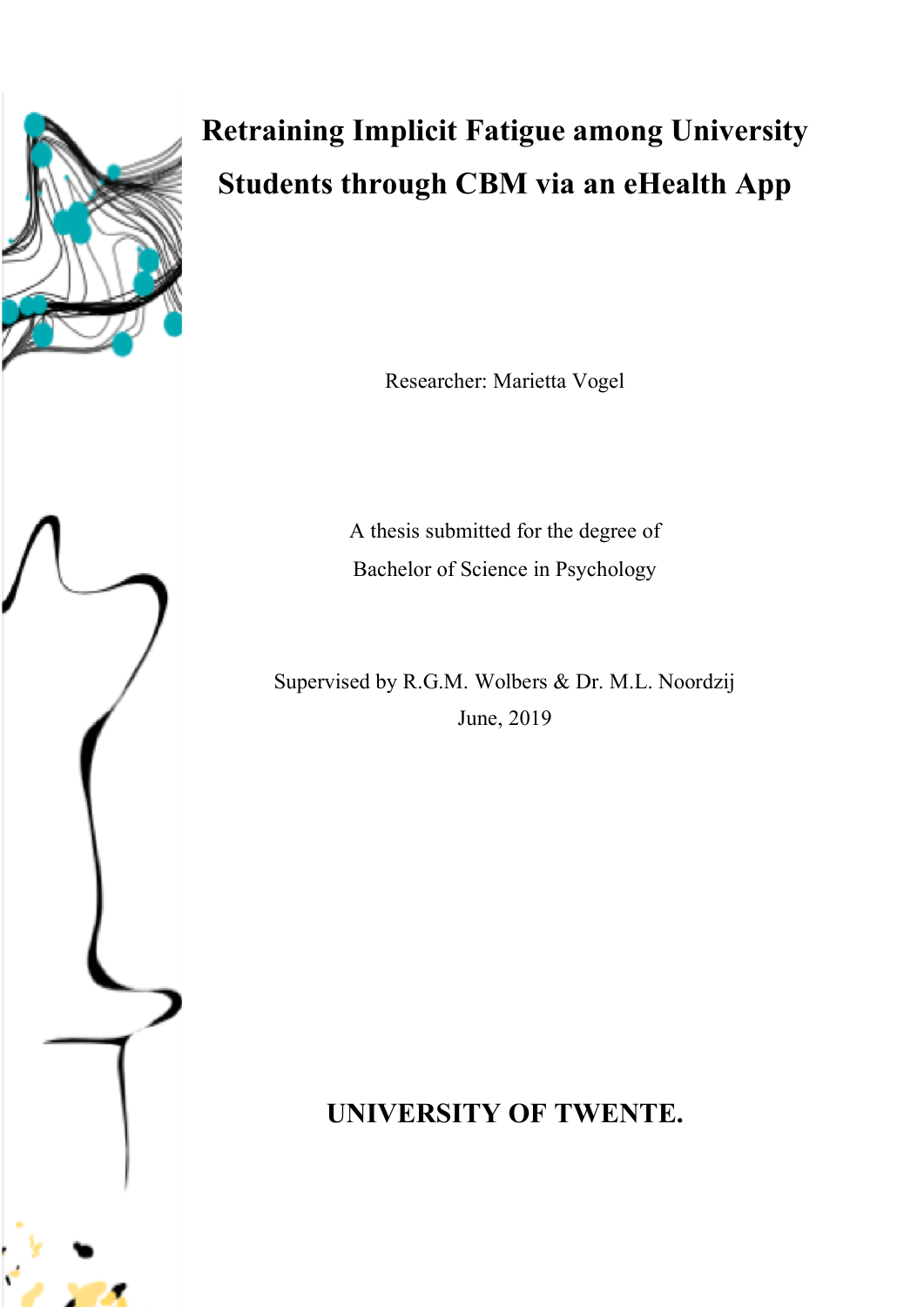# **Acknowledgements**

The work throughout this thesis has enabled me to expand my expertise to a further field of psychology. I would like to address special acknowledgements to my supervisor, Roos Wolbers for supporting my thesis in general. Among this study I was able to gain further skills in actively as well as independently conducting research. This was encouraged by great flexibility and assistance when necessary. By the aid of detailed feedback, I was able to improve of my study to a higher level. Hence, I would like to thank my supervisor for her support among my bachelor thesis.

Next, I would like to thank my family and friends for their valuable encouragement. They have generously dedicated time for proofreading by which I was able to improve my thesis further. What is more, they have not only dedicated time to support me among my thesis, but also guided me along my studies. With warm-hearted support I was able to learn and develop on my way to become a psychologist.

Altogether, I address my gratitude towards the Utwente, my supervisor and my family and friends for encouraging my thesis and enabling a novel experience.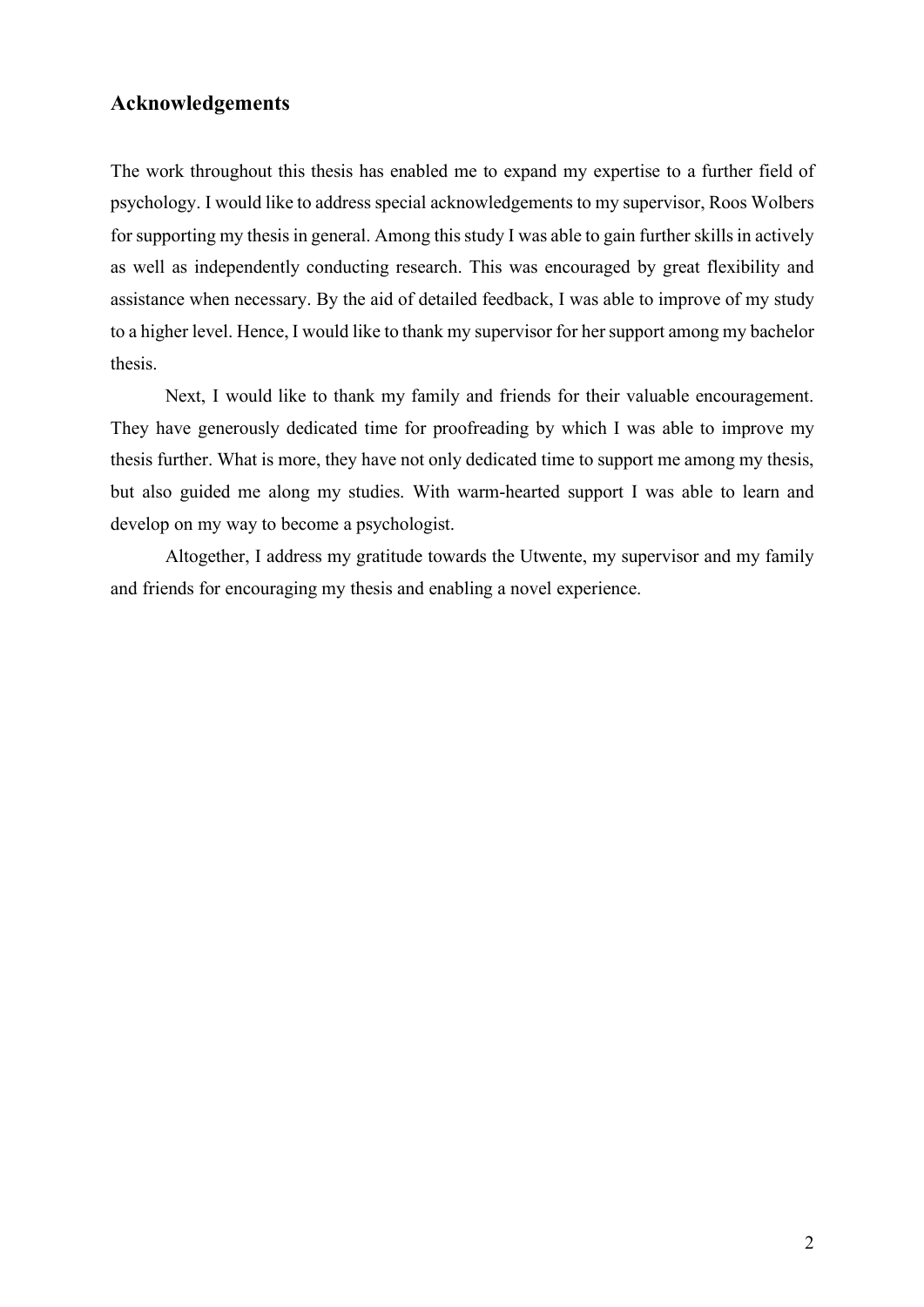# **Abstract**

**Introduction:** Fatigue among university students has serious restraints on their functional abilities, emotional well-being and academic outcomes. It was suggested that affected individuals often hold a self-concept bias by which they associate themselves with fatigue and react quicker to related stimuli. Cognitive Bias Modification (CBM) has been used to retrain several cognitive biases, however improvement of CBM interventions, particularly lowering threshold of participation was proposed. Therefore, this study aimed at testing a CBM intervention applied via a smartphone app as a novel approach to retrain implicit self-concept biases in order to decrease fatigue among students.

**Methods:** This study included a sample of 56 participants who conducted pre- and postmeasurements, including the IAT (implicit fatigue) and CIS (explicit fatigue), as well as an intervention. The intervention included the IVY Training App which is based on a CBM selfconcept training aimed at decreasing implicit fatigue. Participants practiced with IVY for around five minutes on a daily basis for two weeks.

**Results:** Implicit as well as explicit fatigue scores were significantly lower after 14 days of practice with IVY. Higher effect sizes were revealed for implicit fatigue and for fatigue-biased participants at baseline measurement. However, adherence was not significantly correlated with the effect of the intervention on implicit fatigue. Among the feedback section, the app was mostly rated as "good" or "very good" and improvement for the IVY app was gathered.

**Discussion:** As participants revealed significantly lower implicit and explicit fatigue, lowered self-concept fatigue biases can be suggested. Results indicate that the IVY app seems to be able to serve as a tool to promote vitality among students by retraining implicit fatigue. However, revision of the app and further research involving a control group is necessary.

*Keywords:* CBM, fatigue, IAT, implicit self-concept bias, IVY Training App, students,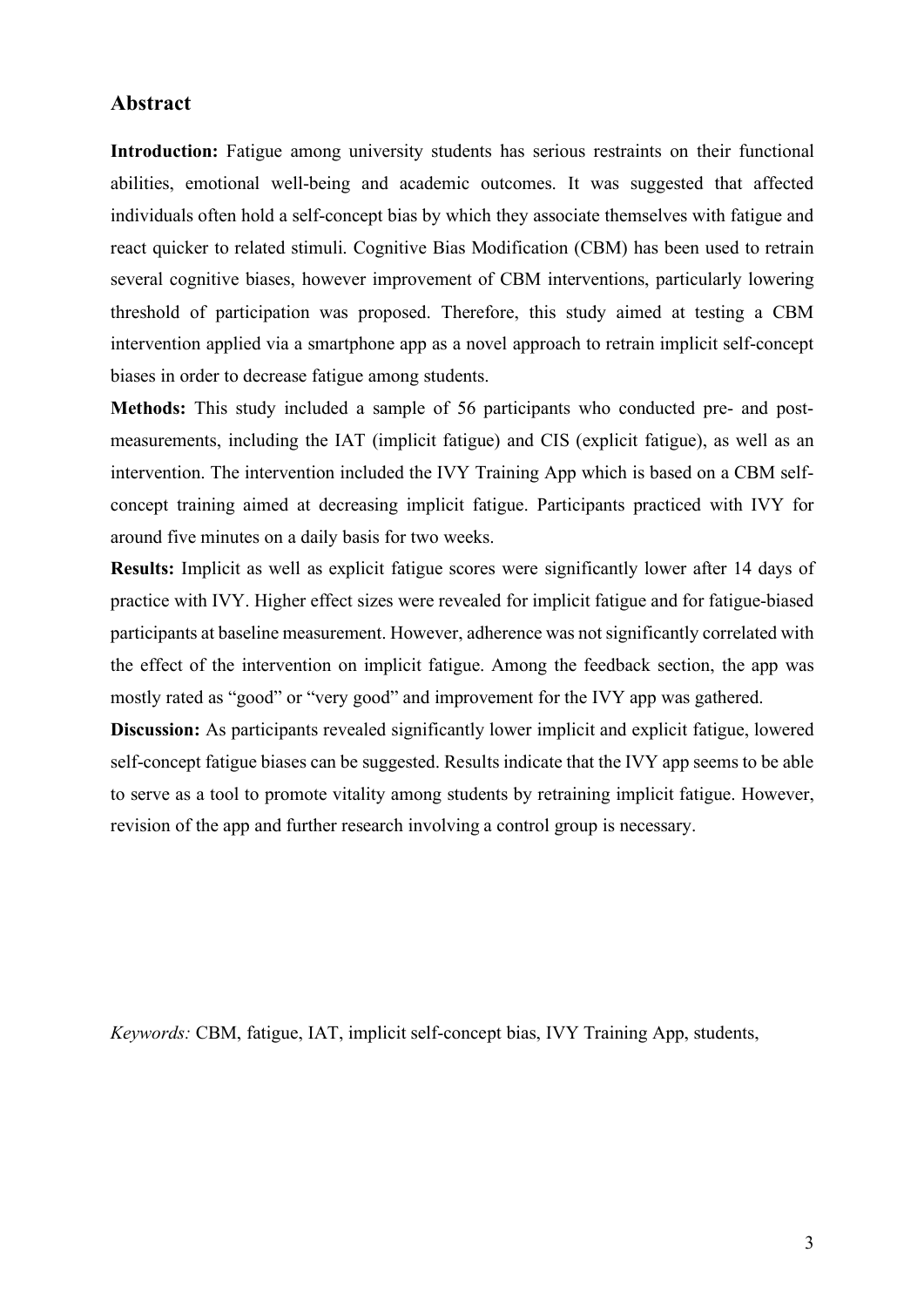# **List of Acronyms**

| <b>CBM</b> | Cognitive Bias Modification      |
|------------|----------------------------------|
| <b>CBT</b> | Cognitive-Behavioral Therapy     |
| <b>CIS</b> | Checklist Individual Strength    |
| EC         | <b>Ethics Committee</b>          |
| <b>TAT</b> | <b>Implicit Association Test</b> |

# **List of Tables and Figures**

# **Tables**

| Table 3: Distribution of Answers Concerning the Rating of the IVY App20 |  |
|-------------------------------------------------------------------------|--|
|                                                                         |  |

# **Figures:**

| <i>Figure 4.</i> Distribution of CIS Pre-Measurement and Post-Measurement Scores18 |  |
|------------------------------------------------------------------------------------|--|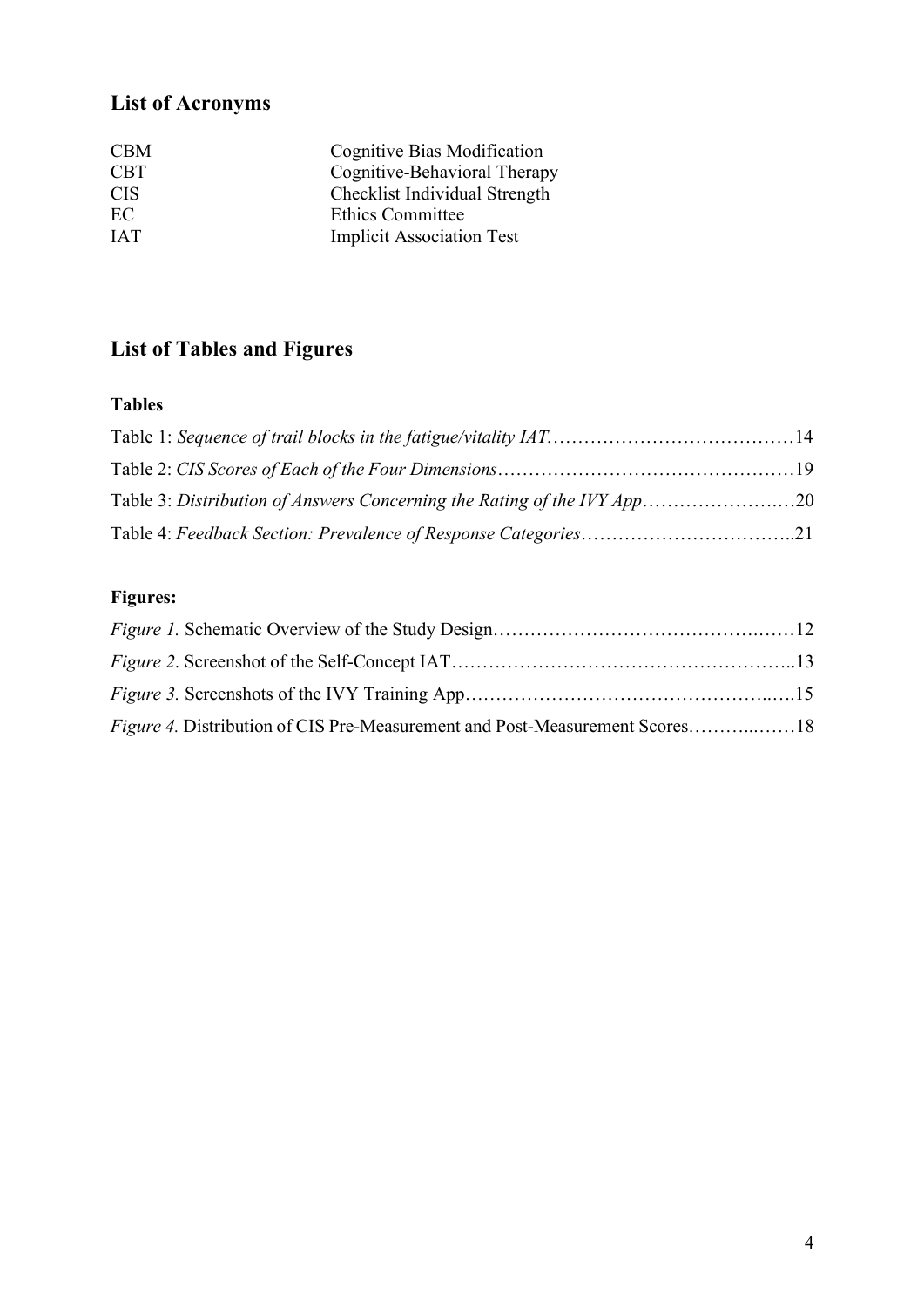# **Table of Contents**

| 1. |                    |  |
|----|--------------------|--|
|    |                    |  |
|    |                    |  |
|    |                    |  |
|    |                    |  |
|    |                    |  |
|    |                    |  |
|    |                    |  |
|    |                    |  |
| 2. |                    |  |
|    |                    |  |
|    |                    |  |
|    |                    |  |
|    |                    |  |
|    |                    |  |
|    |                    |  |
|    |                    |  |
|    |                    |  |
|    |                    |  |
|    |                    |  |
|    |                    |  |
| 3. |                    |  |
|    |                    |  |
|    |                    |  |
|    |                    |  |
|    |                    |  |
|    |                    |  |
| 4. |                    |  |
|    |                    |  |
|    |                    |  |
|    |                    |  |
|    |                    |  |
|    |                    |  |
|    |                    |  |
|    |                    |  |
|    |                    |  |
|    | $\boldsymbol{A}$ . |  |
|    | В.                 |  |
|    | $\mathcal{C}$ .    |  |
|    | D.                 |  |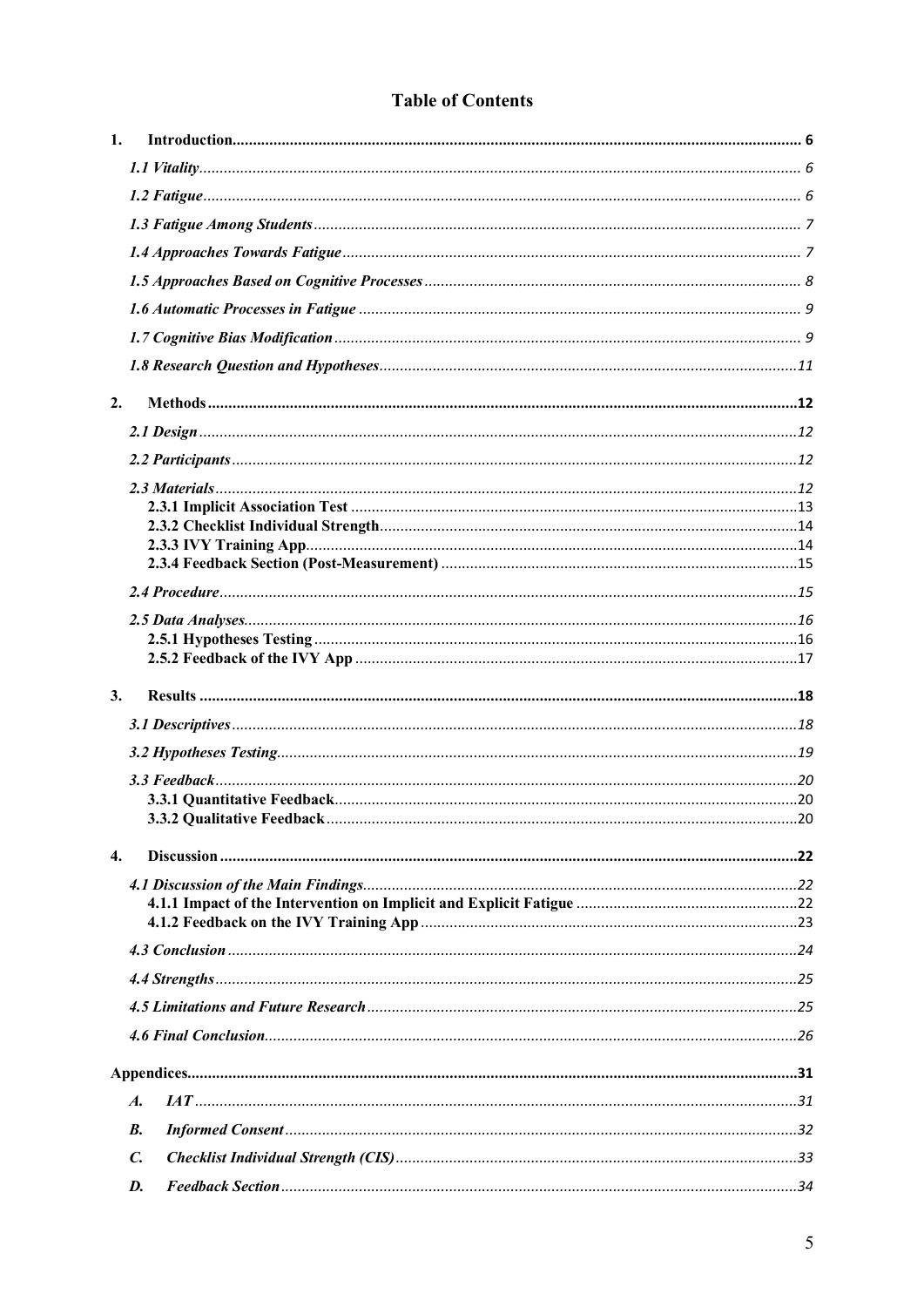# **1. Introduction**

# **1.1 Vitality**

Feeling "alive" is a common phrase people make use of after experiencing a positive sense of aliveness or energy (Ryan & Frederick, 1997). This feeling is often referred to as vitality. More recently it has been defined as a "positive energy state" and this "subjective experience of feeling alive, is beneficially associated with health functioning" (Hirsch, Molnar, Chan & Sirois, 2015, p. 1654). Concerning the latter, vitality has been found to be a dynamic reflection of well-being, which is affected by psychological as well as somatic factors. Higher vitality levels have been associated to self-reported quality of life (Hirsch et al., 2015). Vitality has also been characterized as being a "salient and dynamic state" (Nix, Ryan, Manly & Deci, 1999, p.266). Thus, the state of feeling vital can change. Once energy levels lower, a feeling of being drained can arise. Feeling drained or tired is often related to the concept of fatigue.

# **1.2 Fatigue**

Fatigue is a common symptom that everyone experiences occasionally in daily life (Swain, 2000). Around 14%-22% of the general population is affected (Hendriks, Drent, Elfferich & de Vries, 2018; Conolly, O'Toole, Redmond & Smith, 2013), with students revealing higher levels of fatigue than other populations, e.g. the working population (Oginska and Pokorski, 2006). Of those fatigued, around 50% remain affected one year later (Conolly, O'Toole, Redmond & Smith, 2013). Thus, the symptom can be of shorter duration as it might be relieved by rest or of longer duration when not relieved by rest (Swain, 2000).

In general, fatigue involves physical tiredness, exhaustion, reduced motivation or impaired concentration (Ryan et al., 2007). On the one hand, it can occur on a physical perspective in which it is viewed as a sensation of weakness even in rest. On the other hand, it implies a psychological perspective appearing in e.g. lack of attention (Ryan et al., 2007). It can occur in daily life in order to prevent overexertion or to encourage healing. In addition, it is multifarious in its occurrence (Swain, 2000). Correspondingly, it does not solely involve 'feeling tired' but also complex interactions of biological, psychosocial as well as behavioral processes. It can be physiologic or pathologic, exercise-related or chronic, localized or generalized, treatable or non-treatable and lastly, can occur as a single symptom or conjointly with others (Finsterer & Mahjoub, 2014).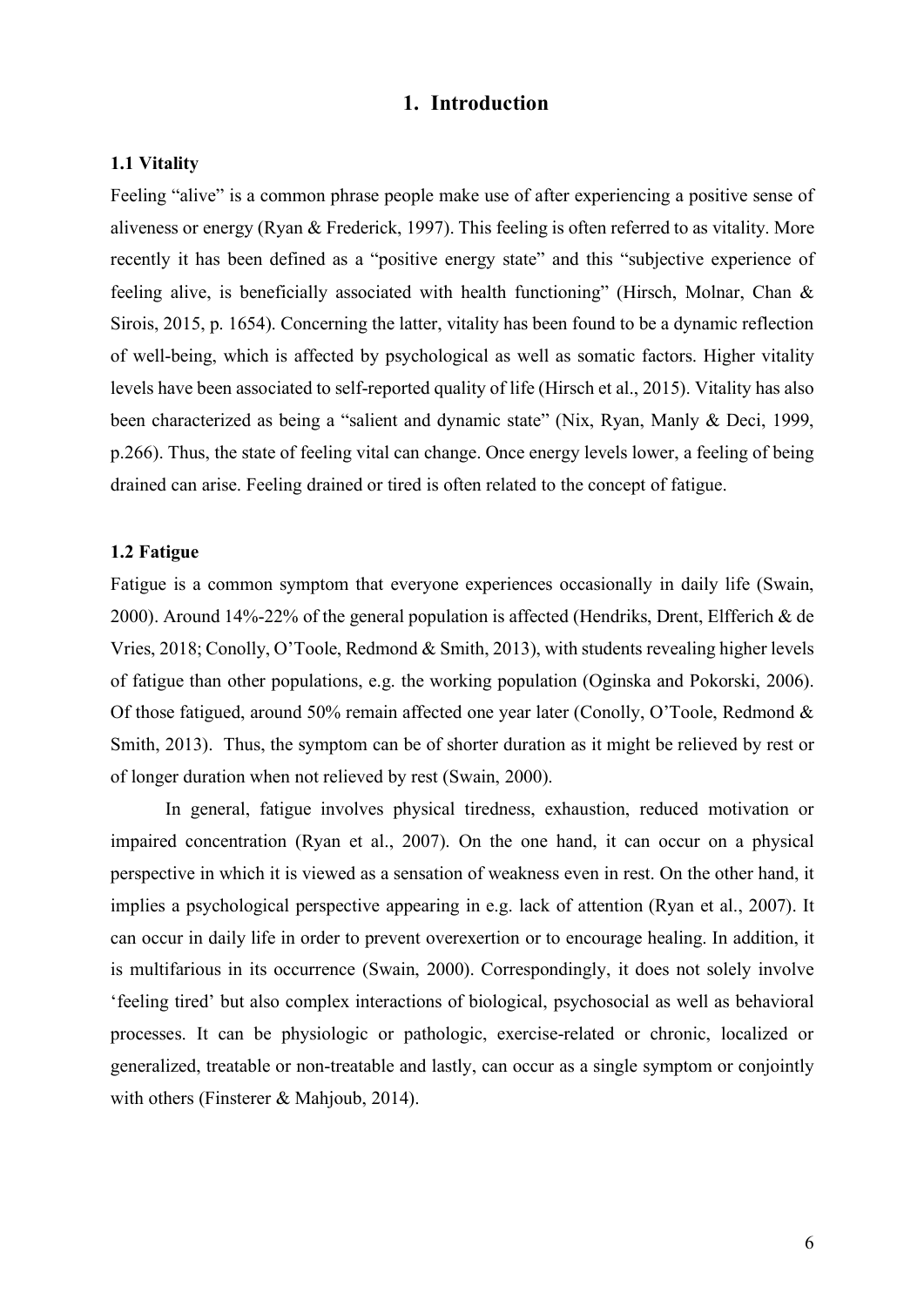#### **1.3 Fatigue Among Students**

Due to serious restraints that fatigue has on functional abilities and emotional well-being the necessity of further attention was emphasized. A study by Oginska and Pokorski (2006) investigated the prevalence of fatigue symptoms among different populations. Contrary to expectations that fatigue is less common among university students, it revealed as a significant concern within this population. It was suggested that students' workload is challenging on a cognitive level and that "they are probably sensitive to and aware of vigilance, attention and memory deficits and thus, report more often cognitive problems and excessive drowsiness" (Oginska and Pokorski, 2006, p.1326).

A further study led by Shim, Noh, Yoon, Mun and Hahm (2018) outlined the significance of fatigue among students. They surveyed 243 UK undergraduate university students three times over a semester period and identified that almost half of the students reported high levels of fatigue. Symptoms affected their subjective health as well as academic outcomes. Thus, attention for fatigue symptoms among students was raised (Shim et al., 2018).

# **1.4 Approaches Towards Fatigue**

Based on the prevalence as well as the significant impact of fatigue among students, several approaches to combat this symptom have been conceived. These approaches range from physical exercise to rather psychological approaches. Concerning the latter, Cognitive-Behavioral-Therapy (CBT) has been widely applied to combat fatigue symptoms. A metaanalysis evaluating CBT among fatigue patients, emphasized its effectiveness (Malouff, Thorsteinsson, Rooke, Bhullar, Schutte, 2007). However, among their meta-analysis they indicated that "considerable room for improvement in outcomes exists" and suggested to research into methods that reduce dropout rates (Malouff et al., 2007, p.742).

Adding onto the previous, a further study outlined that the majority of university students do not approach professional help (Uwatoko et al., 2018). Reasons for this have been presumed to involve lack of time as well as stigmatization of mental health. Therefore, further research on a novel, more feasible approach that is simple and offers a low threshold for participation was recommended (Uwatoko et al., 2018). A corresponding approach could be based on cognitive processes.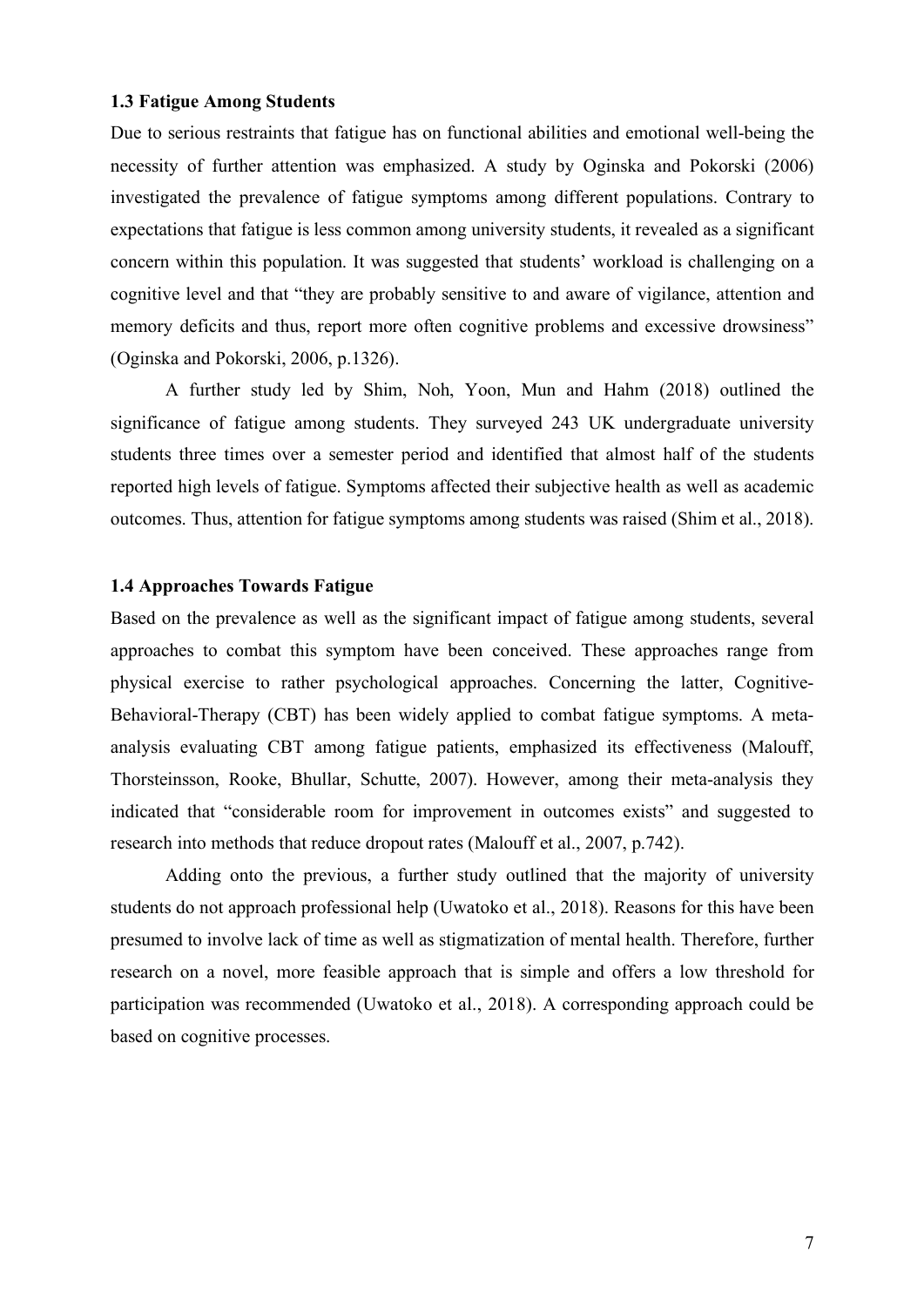#### **1.5 Approaches Based on Cognitive Processes**

In order to decrease fatigue among students it can be referred to cognitive processes. Accordingly, cues in the environment that are related to the self are the ones that people are most captivated by (Asendorpf, Banse and Mücke, 2002). Adding onto this, people who associate themselves with a specific adjective, for instance "exhausted", respond quicker to this adjective than people that do not associate themselves with it. This phenomenon is based on the self-concept as well as the dual-process theory.

#### *Self-Concept*

The self is viewed as a "particularly rich social knowledge structure, organized within an associative mental network" (de Cuyper, et al., 2017, p.9). The self-concept in turn is "the association of the concept of self with one or more (nonvalence) attribute concepts" (Greenwald et al., 2002, p.5), that describe one's personality (Asendorpf, Banse and Mücke, 2002). More specifically, the self-concept and its associative network contain nodes. These nodes are related with the concept of self in different strengths, resulting in quicker or slower response rates. Correspondingly, someone who associates himself with "exhausted", will have stronger nodes between this concept and his self-concept. Hence, this person will reveal a quicker response to a cue that displays exhaustion. This has also been defined as the self-concept bias.

# *Dual-Process Theory*

The self-concept bias, described above, involves implicit and automatic responses towards a cue that is relevant to the self, which have been defined by the dual-process theory (Asendorpf et al., 2002). According to this theory, behavior is influenced by either reflective or automatic processes (Rhodes, McEwan & Rebar, 2018). Contrary to the reflective system in which behavior is based on intention, within automatic processes behavior is based on impulsive systems (Strack & Deutsch, 2004). Thus, behavior is rather a result of automatic activation of schemata from e.g. perceptual input.

When related to the self-concept, reflective and automatic processes can be compared to explicit and implicit self-concepts of personality. These can be illustrated by an iceberg (de Cuyper et al., 2017). Correspondingly, the visible part of an iceberg is related to explicit selfconcepts, which involve reflective processes that are deliberative, effortful, explicit as well as intentional. The non-visible part represents automatic processes that are rather non-conscious, spontaneous, implicit and not as easy to control. These processes are most likely present in physical activity that is based on habits, automatic self-schemas or automatic motivation (de Cuyper et al., 2017).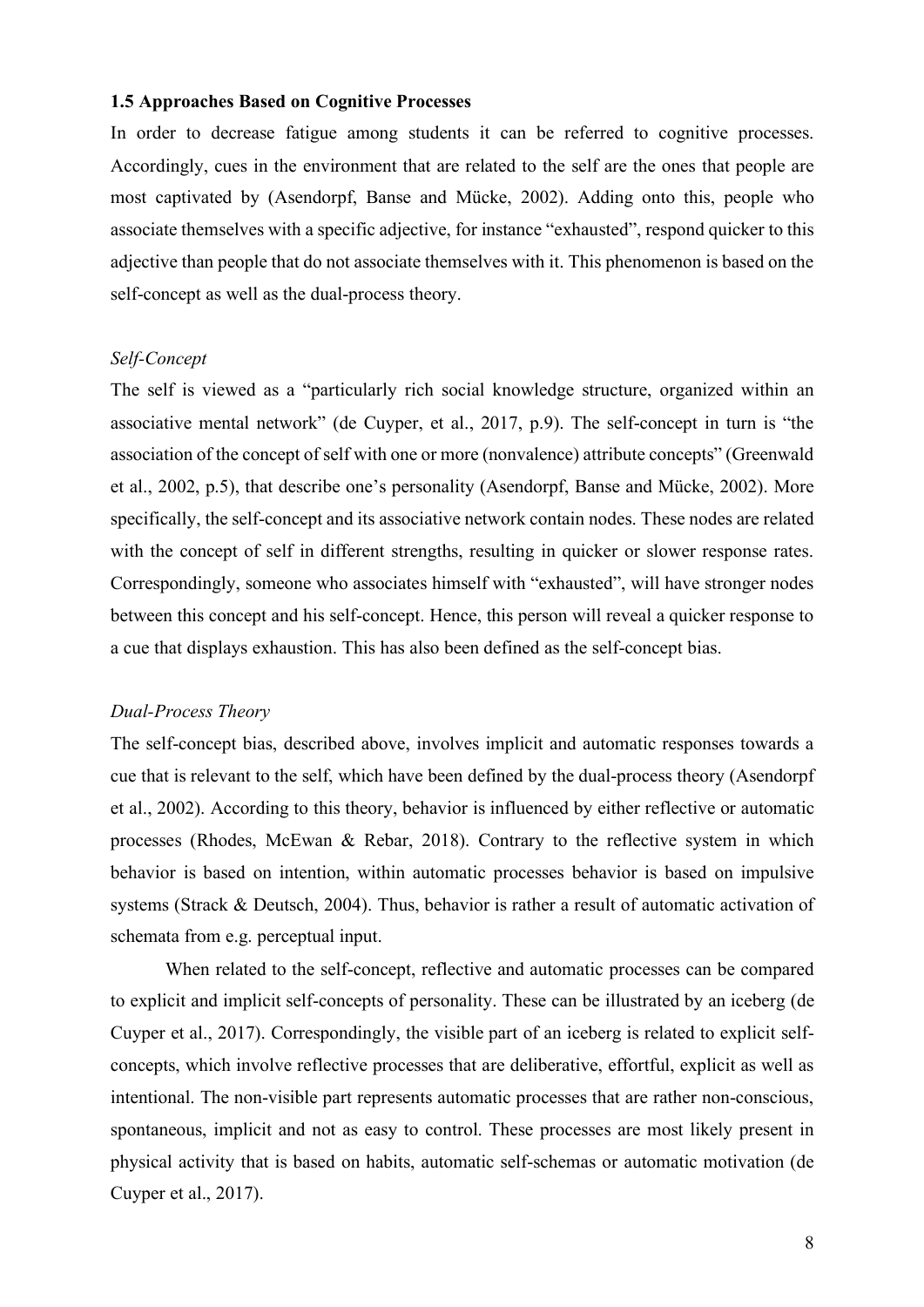#### **1.6 Automatic Processes in Fatigue**

Outlining the effects of automatic and implicit processes, a study by Hughes, Hirsch, Chalder and Moss-Morris (2016) found that people suffering from chronic fatigue, reveal attentional as well as interpretive biases towards illness-related information. Thus, they are affected by an information-processing bias which influences the way in which they attend to and interpret incoming information. More specifically, people suffering from Chronic Fatigue Syndrome hold a schema in which their illness is viewed as being significant, uncontrollable and longlasting. Based on this schema, these people implicitly filter incoming information and thus, direct their attention to information that is in line with this schema (Hughes et al., 2016).

From the previous, it could be implicated that fatigue can be connected to self-concept biases as an effect of automatic processes. Correspondingly, it can be implied that next to attentional and interpretive-processing biases individuals affected by fatigue also reveal implicit self-concept biases. As they attend to and filter incoming information based on the schema about their illness, they are more likely to hold a self-concept highly associated with fatigue. Subsequently, they might implicitly react quicker towards these cues, as well. Retraining implicit self-concept biases among students thus, seems valuable in further approaches towards fatigue.

# **1.7 Cognitive Bias Modification**

Implicit self-concept biases could be decreased by retraining learned behavior. By altering associations with fatigue, reactions based on the schema activation could be changed. Cognitive Bias Modification (CBM) has been developed to retrain several kinds of biases (Bowler et al., 2012). CBM aims at redirecting threat-related cognitive biases and modifying attentional biases by disengaging participants from threat-related information. Furthermore, it retrains approach, self-concept or interpretational biases by initiating participants to evaluate emotional ambiguous stimuli in a positive way. This method has been proven to be effective in reducing anxiety and depression (Bowler et al., 2012) as well as unhealthy behaviors such as alcohol consumption (Kakoschke, Kemps & Tiggemann, 2017).

However, among other studies, CBM's effectiveness has been questionable. A study by Liu, Li, Han and Liu (2017) detected minor therapeutic effects of CBM on cognitive biases and thus, recommended more reliable research on the effectiveness of CBM interventions. Another study by Koster and Berstein (2015) found similar results. The authors stated that the "clinical efficacy of CBM, to-date, has been disappointing" (Koster & Bernstein, 2015, p.1). However, they outline the potentials of CBM interventions, particularly, when it effectively modified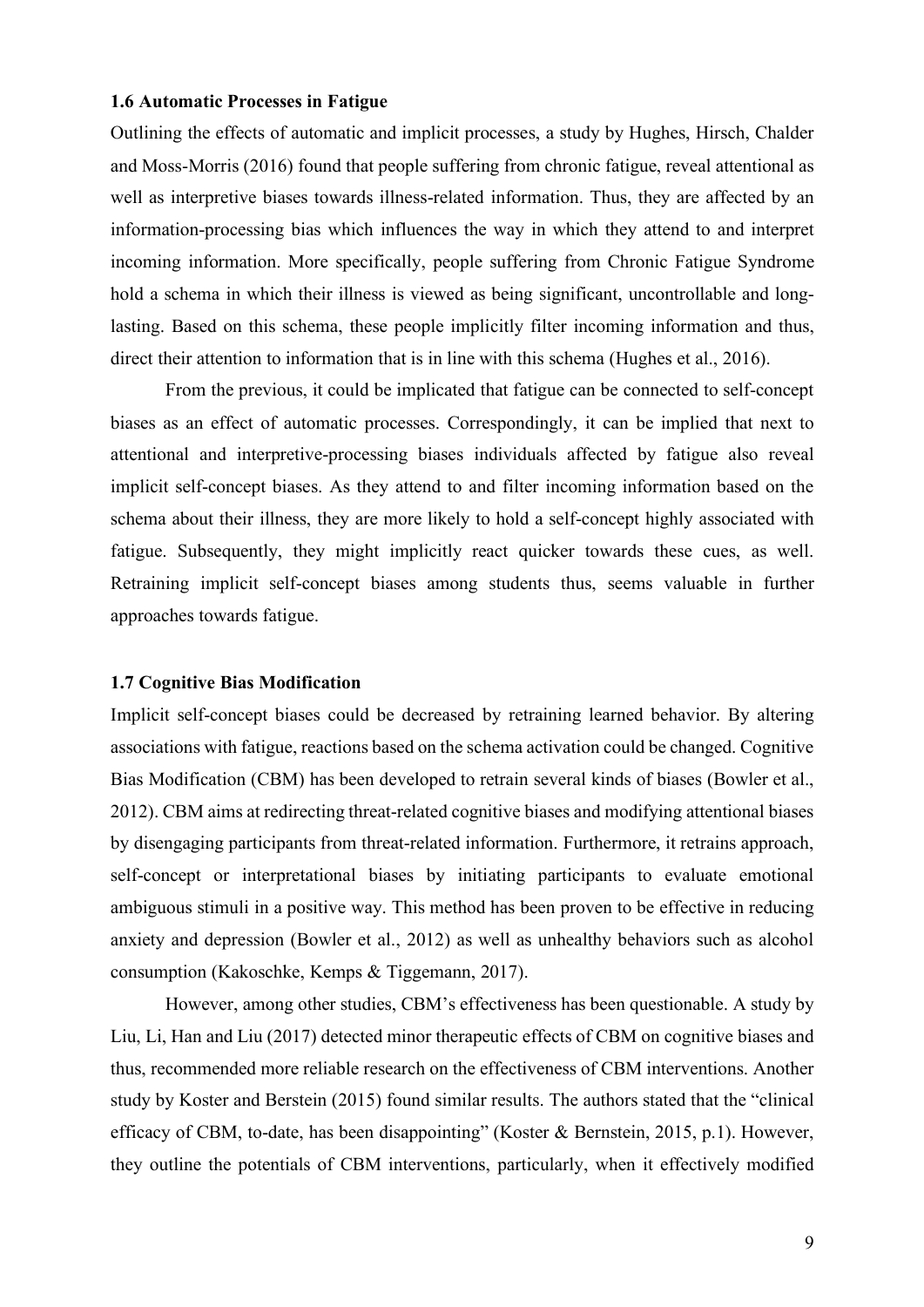cognitive biases. Thus, they suggested novel approaches among CBM interventions (Koster  $\&$ Bernstein, 2015).

A novel approach among CBM interventions involves the application of CBM via smartphones (Yang, Cui, Li, Xiao, Zhang & Oei, 2017). Among their study, the researchers investigated the feasibility and effectiveness of three different types of training programs namely, CBM-A for attention biases, CBM-I for interpretation biases and finally, AIM for modifying attention and interpretation biases. Correspondingly, a sample of 76 undergraduate students suffering from high anxiety were randomly assigned to either of these three groups or the control group. First of all, the feasibility of the application of CBM-intervention via smartphones was supported. Second, the results revealed significant effects of CBM-I, modifying interpretational biases. However, attention biases (by CBM-A) as well as attention and interpretation biases (by AIM) were not sufficiently decreased. The authors explained the latter by limitations of the study, such as low engagement of participants. Further research with CBM interventions via smartphones was highly suggested (Yang et al., 2017).

A recent study tested a CBM intervention via a smartphone app called "Breindebaas" among alcohol addicts<sup>1</sup>. This app aimed at retraining unconscious associations supporting alcohol addiction. It was based on findings of Wiers, Rinck, Kordts, Houben & Strack (2010) who tested a novel training program among heavy drinkers. The training program involved participants to implicitly avoid or approach alcohol by pushing or pulling a joystick in response to a picture displaying alcoholic or non-alcoholic drinks. It successfully modified automatic action tendencies towards alcohol, outlining the significance of cognitive bias on behavior. Therefore, the Breindebaas app involved participants in exercises similar to the training program developed by Wiers et al. (2010). Preliminary results suggest successful modification of cognitive biases in particular, approach bias, via Breindebaas.

As implicit processes have been suggested to be retrainable by CBM applied via an application, a similar app could be proposed as a novel approach towards fatigue among students. By retraining implicit self-concept biases with the aid of similar exercises to the Breindebaas app, associations towards fatigue of affected students could be decreased.

<sup>&</sup>lt;sup>1</sup> See: https://www.utwente.nl/en/news/!/2016/11/498964/swipe-away-your-drinking-problem (accessed 16-06-2019)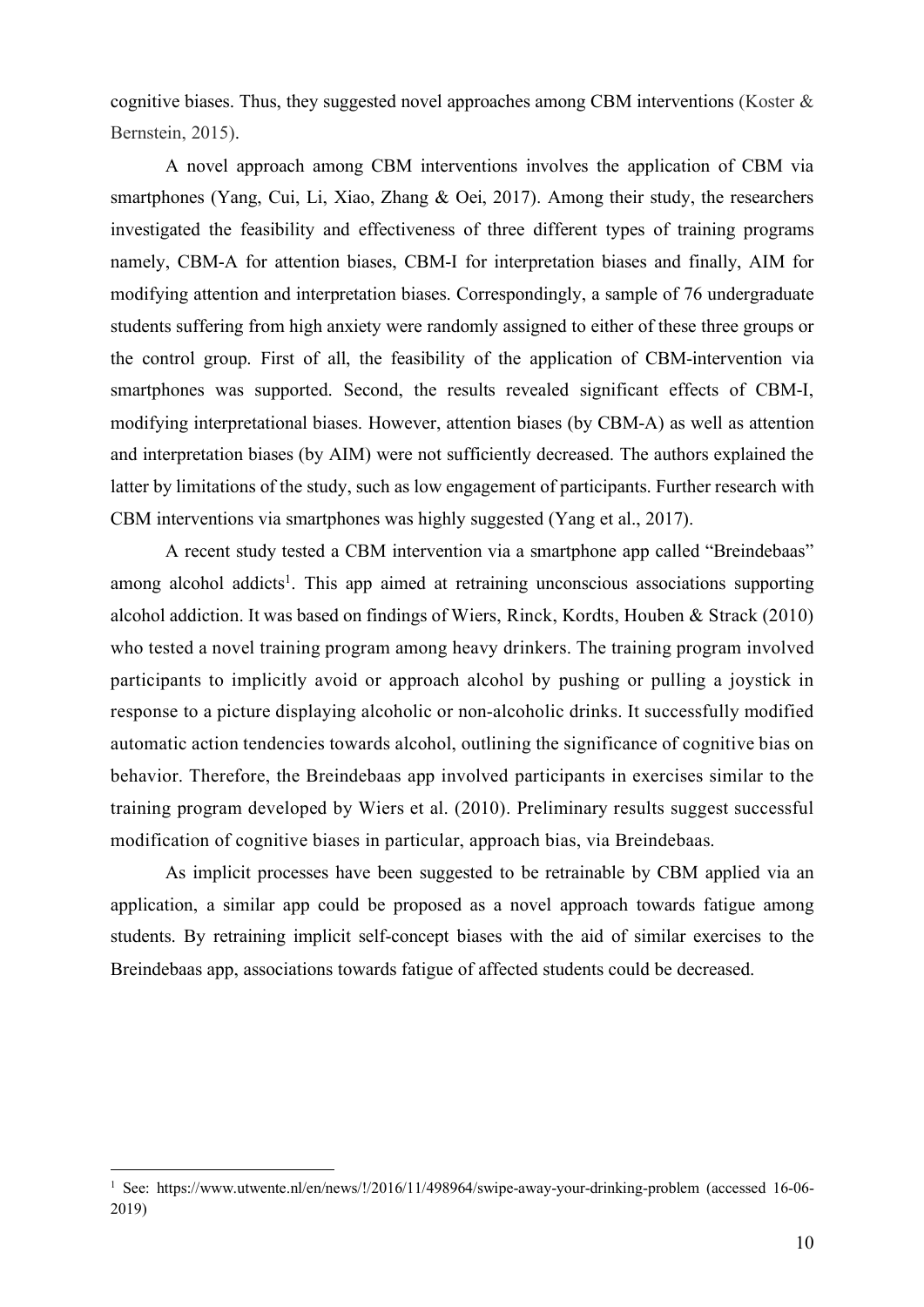# **1.8 Research Question and Hypotheses**

Based on the prevalence and significant impact of fatigue among students, further research among this field and approaches to lower threshold of participation was proposed. It was assumed that people suffering from fatigue hold self-concept biases, which could be retrained by CBM. Specifically, CBM interventions via smartphones were suggested as it has shown promising results in decreasing cognitive biases, such as interpretational biases and highly probable, approach biases as well. Thus, it seems valuable to investigate whether a CBM intervention via an eHealth app could decrease implicit self-concept biases und thereby, fatigue among students. Furthermore, due to the app's focus on retraining implicit processes it follows to take a closer look at changes of implicit fatigue while comparing it to possible indirect changes of explicit fatigue. Hence, the research question of this thesis was; *To what extent is implicit and explicit fatigue among university students reduced by CBM via a smartphone app?* The corresponding hypotheses were:

*H1*: After 14 days of practice with an eHealth app based on CBM, participants report significantly lower scores on measures of implicit fatigue.

*H2*: After 14 days of practice with an eHealth app based on CBM, participants report significantly lower scores on measures of explicit fatigue.

*H3*: The influence of CBM via an eHealth app is stronger on implicit fatigue than on explicit fatigue.

*H4*: Adherence of practicing with the app moderates the impact of the CBM intervention on implicit fatigue.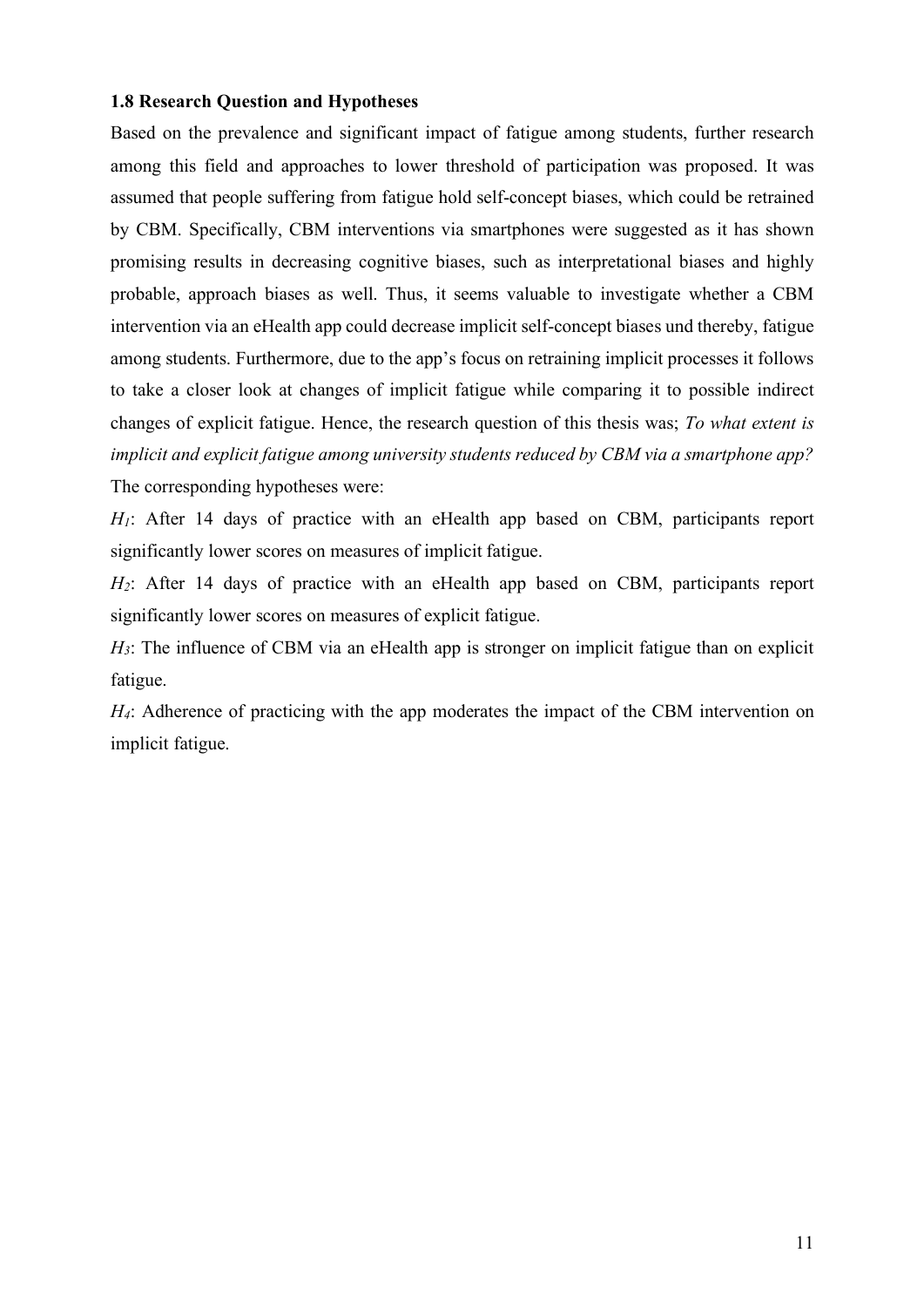# **2. Methods**

# **2.1 Design**

The influence of an eHealth app, representing an implicit method to influence students' fatigue levels, was measured by the aid of an interventional online pre- and post-questionnaire survey design. Specifically, the study included a pre-test, followed by an eHealth app intervention and finally, a post-test (see Figure 1).



*Figure 1.* Schematic Overview of the Study Design

# **2.2 Participants**

Participants were gathered based on a purposive sampling method (Tongco, 2007). Inclusion criteria were a minimum age of 18 years, enrollment in a study as well as proficiency in the English language. Participants were recruited via a university system called SONA, social media such as Facebook, and within the set of acquaintances of the researchers. The sample included 65 university students with 66,1% female and 33,9% male participants. The average age  $(M<sub>ase</sub>)$  was 21,4 years with a standard deviation (SD) of 2,33. Students came from 14 different universities, studying 15 different subjects of study. The majority studied at the University of Twente (71,6%), was enrolled for the studies of psychology (67,8%) and lastly, first-year students (58,9%). Additionally, information concerning nationality was gathered and divided in 85,7% German, 10,7% Dutch and 3,6% other nationalities.

# **2.3 Materials**

The study involved pre- and post-tests which consisted of the Implicit Association test (IAT), the Checklist Individual Strength (CIS) and lastly, the Subjective Vitality Scale (SVS). The latter was included as this study was part of a larger, collaborating study, yet not further contemplated. While this was the first study in which IVY was used it also aimed at gaining further insight into the feasibility of the app as a possible CBM intervention. Thus, the postmeasurement included an additional feedback section (see Appendix D). Among this part, participants were able to evaluate the usability of IVY and give suggestions for improvement. Furthermore, adherence of practicing with the app was enquired.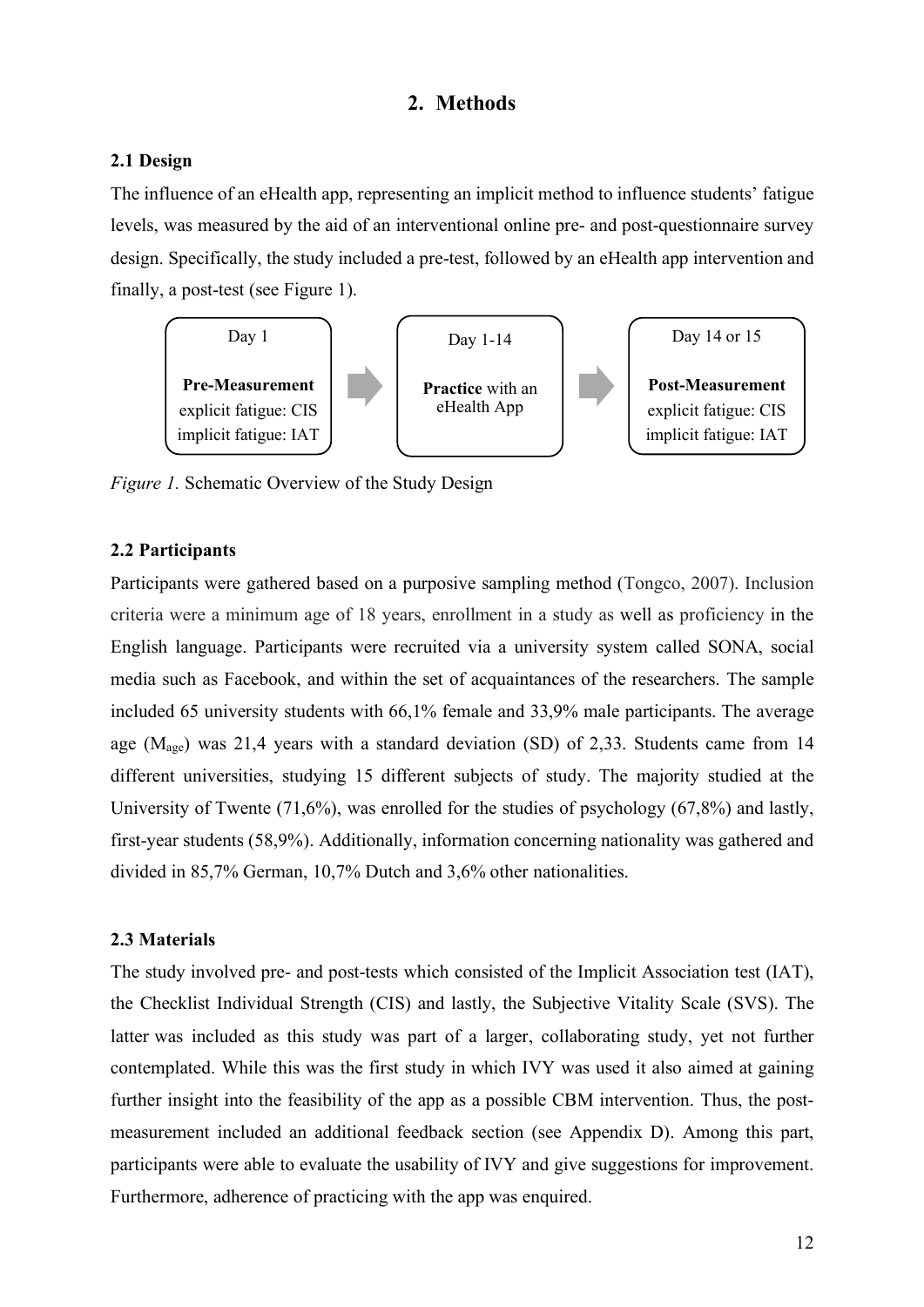### **2.3.1 Implicit Association Test**

The Implicit Association test was used to measure implicit fatigue. Referring to de Cuyper et al. (2017), it is the most widely used test to measure implicit self-concepts of personality. It offers outstanding psychometric properties, sufficient internal consistency as well as predictive validity and is flexible in its application (Bültmann, Kant, Kasl, Beurskens, van den Brandt, 2002; de Cuyper, et al., 2017). The IAT is a computerized test in which participants sort words to the correct category as quickly as possible. Words have to be assigned to four categories, particularly *self*, *others*, *vital* and *fatigue* as displayed in Figure 2 (Greenwald & Farnham, 2000). By the aid of response times, the strength of association between concepts can be accessed. A smaller response rate is believed to represent stronger associations in implicit memory (Greenwald & Farnham, 2000).



If the keys don't work, click the box above and try again. When a red X appears, press the other key to make it disappear.

*Figure 2.* Screenshot of the Self-Concept IAT

The self-Concept IAT used in this study, consisted of seven blocks, including five practice blocks and two test blocks (Table 1, page 14). Within each block, two of the categories were placed on the top of the screen, one on the upper left corner and one on the upper right corner. The words that had to be sorted were categorized into four categories (Greenwald & Farnham, 2000). Correspondingly, two categories represented the target groups, in this case *self* and *others*. Example words for these categories were "mine" or "them". The remaining two categories represent attributes, in this case *vital* and *fatigue* (Mendonca, Mata & Vohs, 2019). Example words were "fit" or "exhausted". All words can be found in Appendix A. The example words for the categories appeared on the screen and had to be sorted into the corresponding category by the aid of pressing the keys "E" and "I" on the keyboard.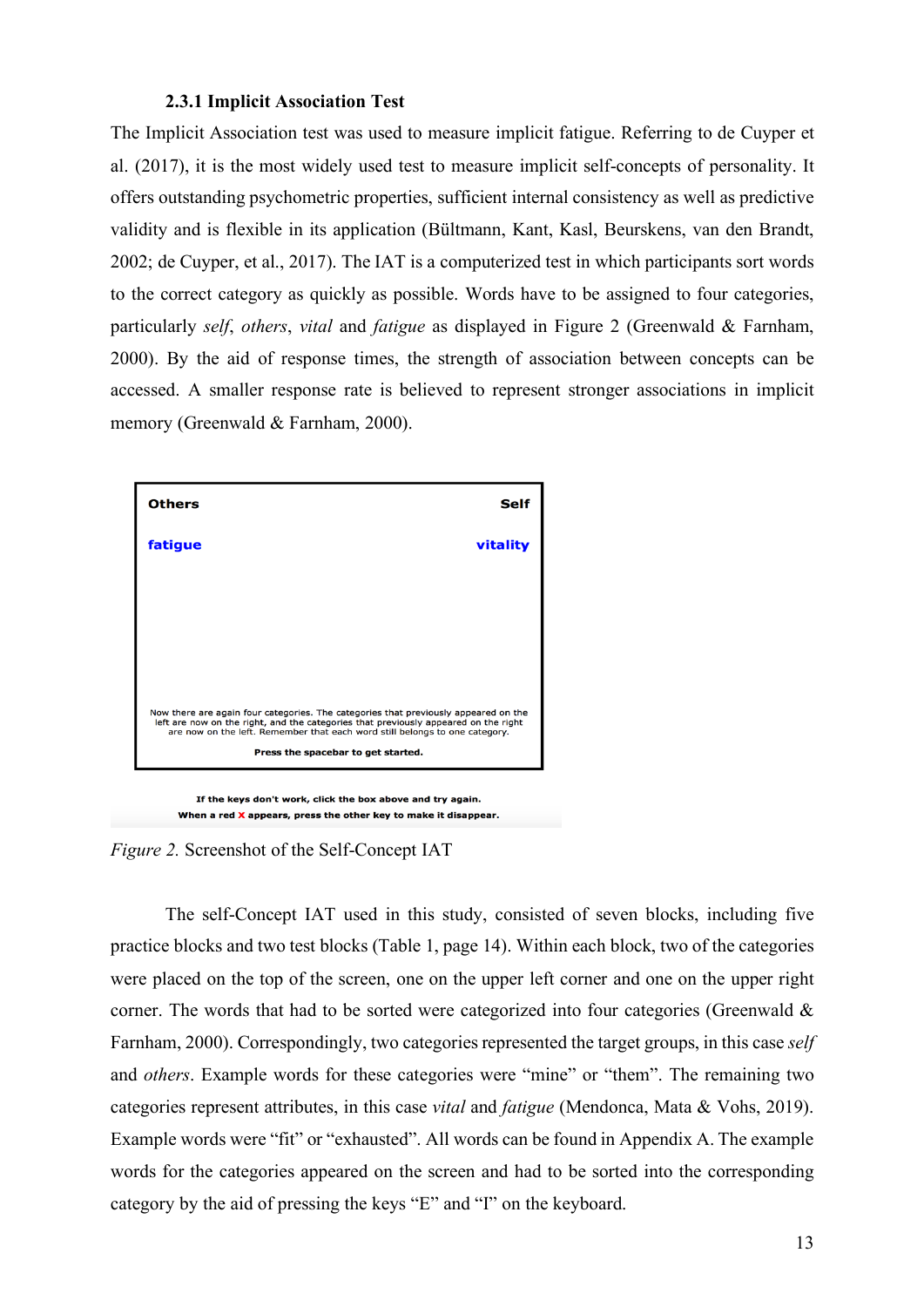### Table 1

| <b>Block</b>            | No. of       | <b>Function</b> | Items assigned to  | Items assigned to  |
|-------------------------|--------------|-----------------|--------------------|--------------------|
|                         | <b>Trail</b> |                 | the left-key       | the right-key      |
|                         |              |                 | response           | response           |
|                         | 20           | Practice        | self               | others             |
| $\mathbf{2}$            | 20           | Practice        | fatigue            | vitality           |
| 3                       | 20           | Practice        | $self + fatigue$   | $other + vitality$ |
| $\overline{\mathbf{4}}$ | 40           | Test            | $self + fatigue$   | $other + vitality$ |
| 5                       | 20           | Practice        | others             | self               |
| 6                       | 20           | Practice        | $others + fatigue$ | $self + vitality$  |
| 7                       | 40           | Test            | $others + fatigue$ | $self + vitality$  |

*Sequence of trail blocks in the fatigue/vitality IAT*

# **2.3.2 Checklist Individual Strength**

The Checklist Individual Strength (CIS) was applied to measure explicit fatigue. It was originally developed for hospital studies on chronic fatigue (Bültmann et al., 2000) and offers psychometric soundness with a Cronbach's alpha reliability coefficient of 0,90 (Bültmann, Kant, Kasl, Beurskens, van den Brandt, 2002). The scale consisted of twenty items which cover four different aspects of fatigue. Accordingly, eight items measured severity, five items measured concentration, four items measured motivation and the remaining three items measured physical activity. Participants were instructed to rate items based on how they felt the past two weeks on a 7-point rating scale ranging from 1 ("Yes, that is true") to 7 ("No, that is not true"). An example item was "I feel tired".

The scale was scored by summing up rating values which ranged from 20-140. Higher scores indicated higher levels of fatigue, concentration issues, lower motivation and/or lower levels of activity. The cut-off score of CIS total >76 was used, as it has been proven to be appropriate by a cohort study investigating on prolonged fatigue (Bültmann et al., 2000). Accordingly, participants scoring a total score above 76 were classified as fatigued.

# **2.3.3 IVY Training App**

The IVY Training App, is an eHealth app available for iOS and Android, developed to retrain implicit self-concept biases<sup>2</sup>. The app aims at influencing self-concept biases by initiating the establishment of new connections. More specifically, by the aid of connecting positively formulated words, e.g. "vital" to oneself and negatively formulated words e.g. "slow" to others, as shown in Figure 3 (page 15), practitioners are supposed to feel more vital.

 <sup>2</sup> See: https://apps.apple.com/gb/app/ivy-training/id1457680885#?platform=iphone (accessed 16-06-2019)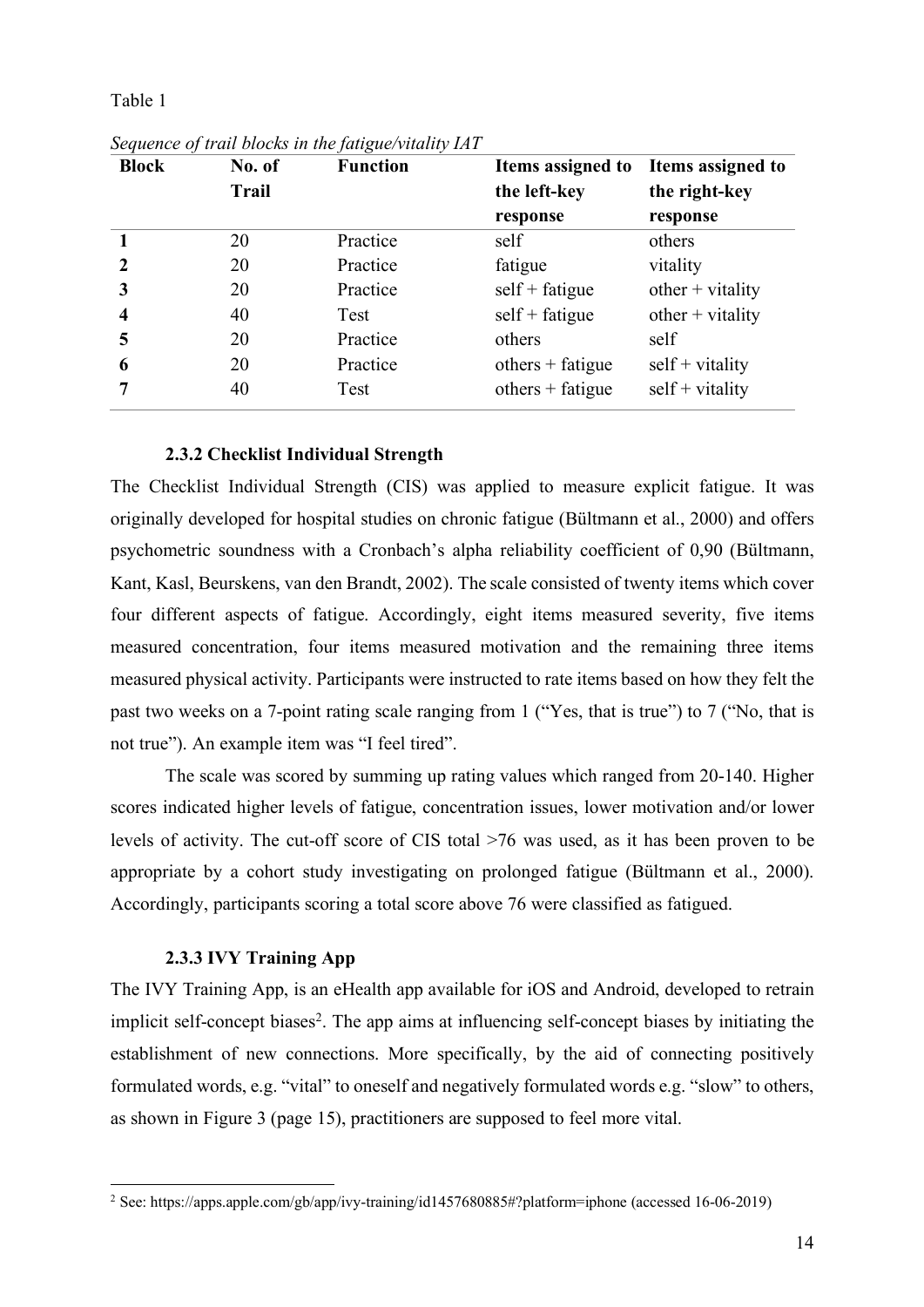

*Figure 3:* Screenshots of the IVY Training App

# **2.3.4 Feedback Section (Post-Measurement)**

The post-measurement included a feedback section in which participants were able to rate and evaluate the IVY Training App (Appendix D). Concerning the rating of the app, three items were to be evaluated on a five-point Likert scale. An example question was "How would you rate working with the app in general?". Evaluating the app concerned three open questions, in which participants were able to share which features they liked or disliked as well as share recommendations. "Which features would you most like to see added?" was an example question. Lastly, within this section, participants were asked to indicate how often they used the app and thus, adhered to practice on a 6-point Likert scale ranging from 1 ("always") to 6 ("never").

# **2.4 Procedure**

The study was approved by the BMS Ethics Committee (EC) of the University of Twente  $(190341)$ . The researchers invited participants to voluntarily take part in the interventional study with the opportunity to receive SONA credits, that are credits within a university system. Additionally, participants from other universities were invited to take part in the study. After approving to take part in the study, participants received a link of the pre-measurement to conduct on their laptop. The pre-measurement consisted of an online questionnaire as well as the IAT, which were uploaded on an online platform called SoSci Survey.

The online questionnaire required each participant to sign an informed consent, which conformed to the specifications of the EC. Within the informed consent, participants could agree to provide their email-address for the purpose of receiving a reminder for the postmeasurement. After filling in the questionnaires and conducting the IAT, participants were asked to download the IVY Training App and conduct a daily training for the upcoming two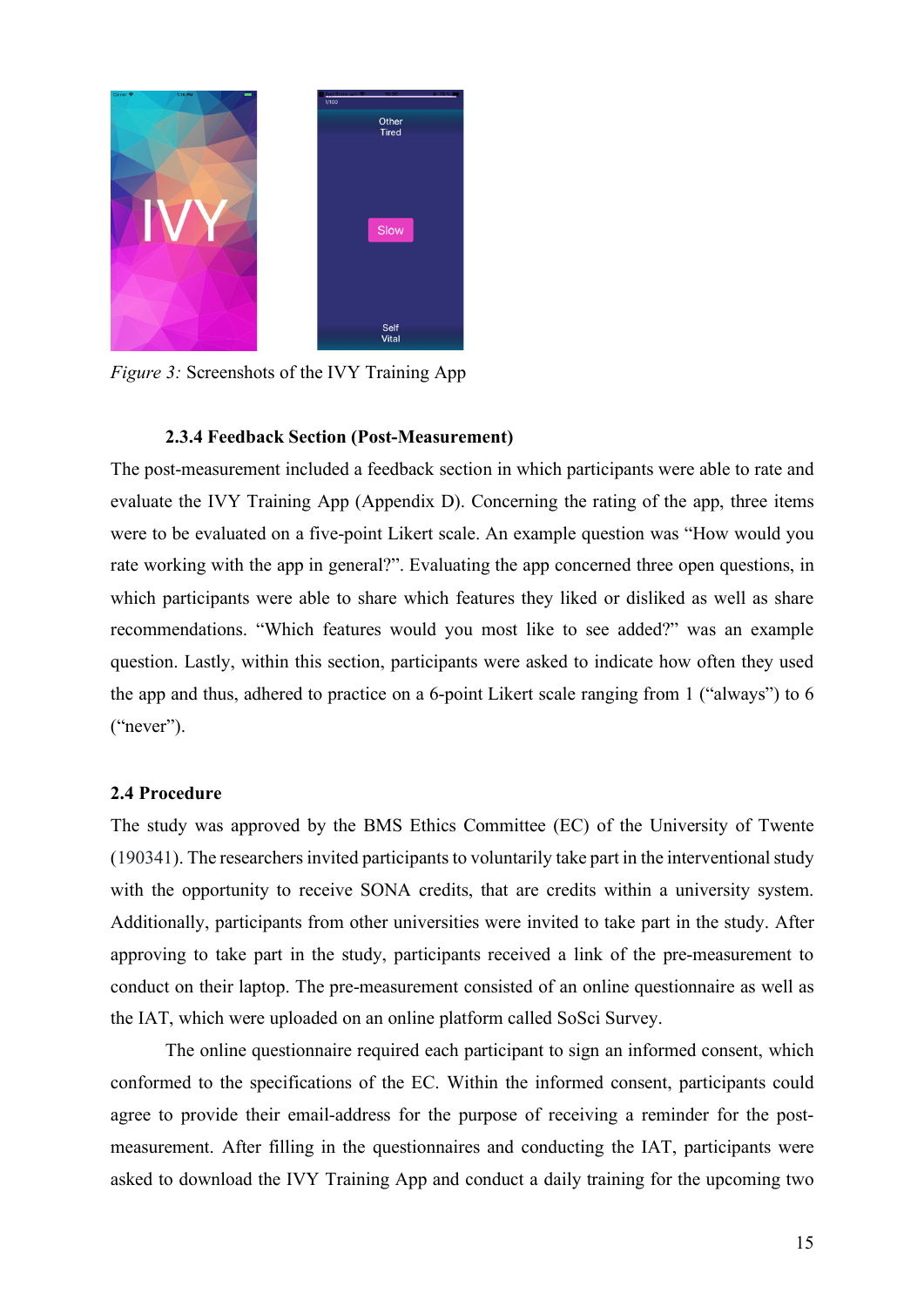weeks. One training session lasted for around five minutes. After 13 days, each participant received a reminder via email including the link for the post-measurement. The study was online for 6 weeks until the desired number of a minimum of 50 results had been acquired.

#### **2.5 Data Analyses**

In order to assess the gathered data and evaluate on the research question, data analyses were conducted using IBM SPSS Statistics version 24. The first step concerned screening the data. Accordingly, the final data set was determined by checking for outliers or missing data values. From 65 cases, 9 participants' data had to be excluded due to missing values or missing English proficiency. Thus, a total number of 56 valid cases remained in the final data set.

Within the next step, the data was explored. Each scale of the pre- and post-test was assessed and screened independent from each other. In particular, IAT reaction times were expressed in D-scores according to Greenwald, Nosek and Banaji (2003) and were calculated by SoSci Survey. The D-scores were based on reaction times on the test blocks four and seven. While a negative D-score indicated a vitality bias, a positive score revealed a fatigue bias. Based on this, participants were sorted into two groups, being either vitality or fatigue biased at baseline measurement. Therewith, a more detailed overview of the sample was gathered as well as further analyses based on these sub-groups were conducted. Next, the values on the Likertscale of the CIS of each participant were classified from one to seven. All positively formulated items were recoded. The last step evolved around conducting analyses with which the research question could be answered by testing corresponding hypotheses.

#### **2.5.1 Hypotheses Testing**

In order to evaluate the research question, four hypotheses were tested.  $H_1$  and  $H_2$  were explored by comparing each section of the pre-test to the corresponding section in the post-test.

The first hypothesis (*H1: After 14 days of practice with an eHealth app based on CBM, participants report significantly lower scores on measures of implicit fatigue.)* was investigated by a paired sample t-test, using D-scores of the IAT. The analysis was conducted between the average D-score of the pre-measurement and the average D-score of the post-measurement. Furthermore, similar paired sample t-test analyses were conducted first, for D-scores of the vitality biased group and second, for D-scores of the fatigue biased group.

The second hypothesis (*H2: After 14 days of practice with an eHealth app based on CBM, participants report significantly lower scores on measures of explicit fatigue.)* was tested by a paired sample t-test, comparing the scores of pre- and post-test of the CIS. The mean scores of each test were transformed into a new variable resulting in one mean score for the pre- and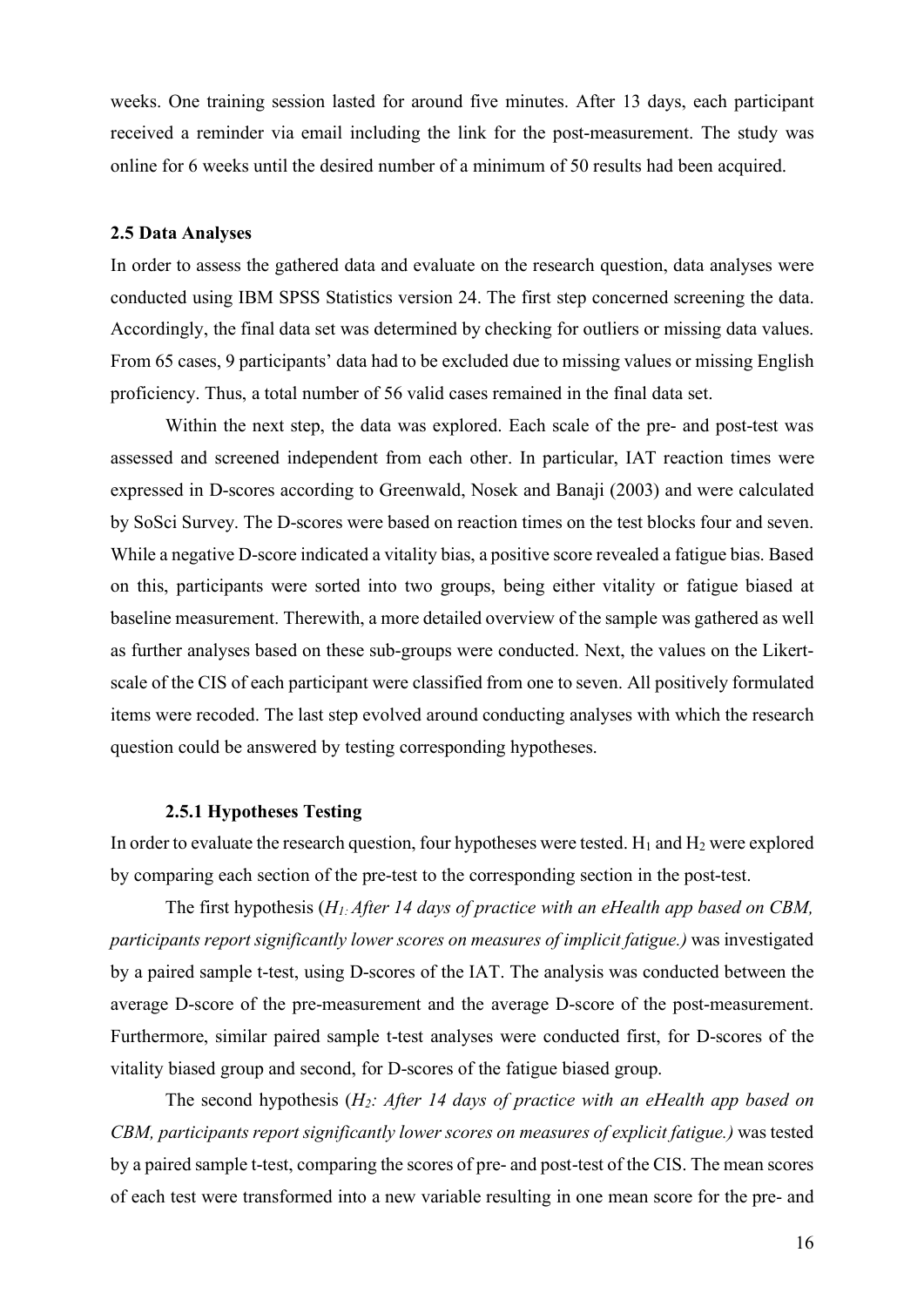one for the post-test. Accordingly, the analysis was conducted between the two CIS measures from pre-measurement and the post-measurement.

The third hypothesis (*H3: The influence of CBM via an eHealth app is stronger on implicit fatigue than on explicit fatigue.*) was tested by comparing effect sizes provided by previous analyses of *H1 and H2.*

Lastly, a moderating effect of adherence to practice with the app was evaluated by the fourth hypothesis (*H4: Adherence of practicing with the app moderates the impact of the CBM intervention on implicit fatigue).* In order to gain a further insight into whether the variable *adherence* serves as a moderator, a bivariate correlation analysis was performed. As adherence scores were non-parametric, a Spearman's Rho correlation was conducted in order to investigate on the strength between *adherence* and *difference D-scores.* Therefore, adherence items were recoded in order to assert "always" practicing with the app the highest value, 6. Subsequently, a difference-score or rather, Z-score of the average D-scores of pre- and postmeasurements was calculated and served as the second variable within the correlation analysis.

#### **2.5.2 Feedback of the IVY App**

Lastly, recommendations regarding the IVY app were screened. On that account, answers from the participants among the feedback section of the post-test were analyzed and categorized into response categories. Therewith, results could partly be accounted for and recommendations for the IVY app were formulated.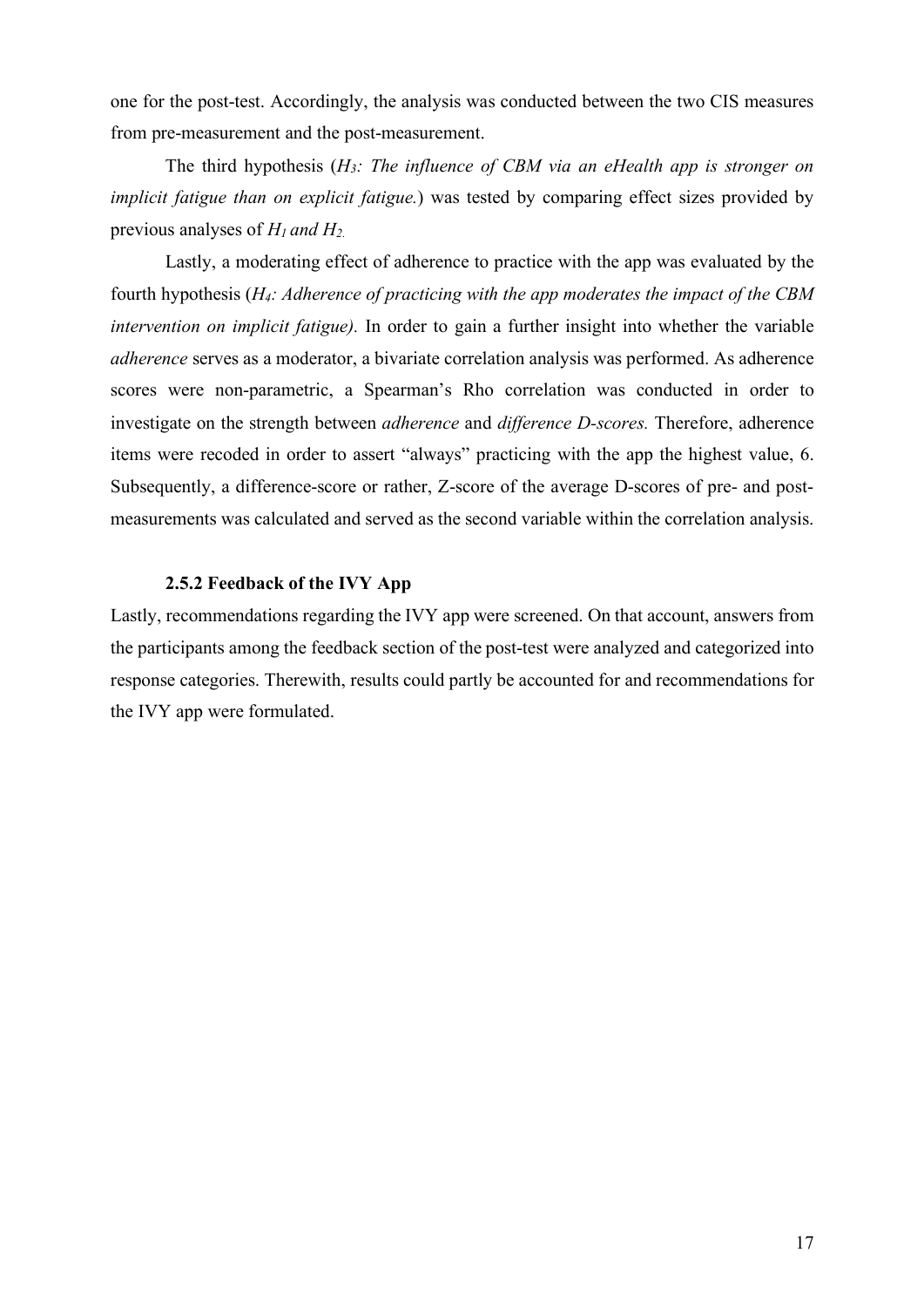# **3. Results**

# **3.1 Descriptives**

First of all, an overview of the data was gathered. Subsequently, for each of the 56 participants a D-score and an average as well as total sum CIS score was calculated. The CIS scores were normally distributed while baseline D-scores and adherence scores were not normally distributed and non-parametric.

Firstly, pre-test D-scores were arched with an estimated kurtosis level at 1,74. Furthermore, the results of the pre-test D-scores reveal an average of  $-0.16$  (SD=0.4), representing a vitality bias. Particularly, 38 participants (67,9%) of the sample were vitality biased compared to 18 participants (32,1%) with fatigue bias. Among the post-test, D-scores shifted to a normal distribution. The average score of the post-measurement (M=-0,59, SD=0,42) represented a vitality bias, as well. More specifically, the number of participants revealing a vitality bias increased up to 51 participants (91,1%) bias after the intervention.

Secondly, average scores of the CIS measures of the pre- as well as post-test were normally distributed. As displayed in *Figure 4*, scores of the CIS pre-measurement range from a minimum of 40 to a maximum of 106. The average score of 74,66 (SD=15,42) was just below the cut-off score at 76 and thus, slightly below being classified as fatigued. In total, 41,1% of the participants could be classified as fatigued. However, among the post-measurement average levels of fatigue lowered. Scores for CIS post-measures ranged from 36 to 113 with a mean of 65,27 (SD=17,6). The mean remained below the cut-off score with a total of 23,2% of the participants being classified as fatigued.



*Figure 4.* Distribution of CIS Pre-Measurement and Post-Measurement Scores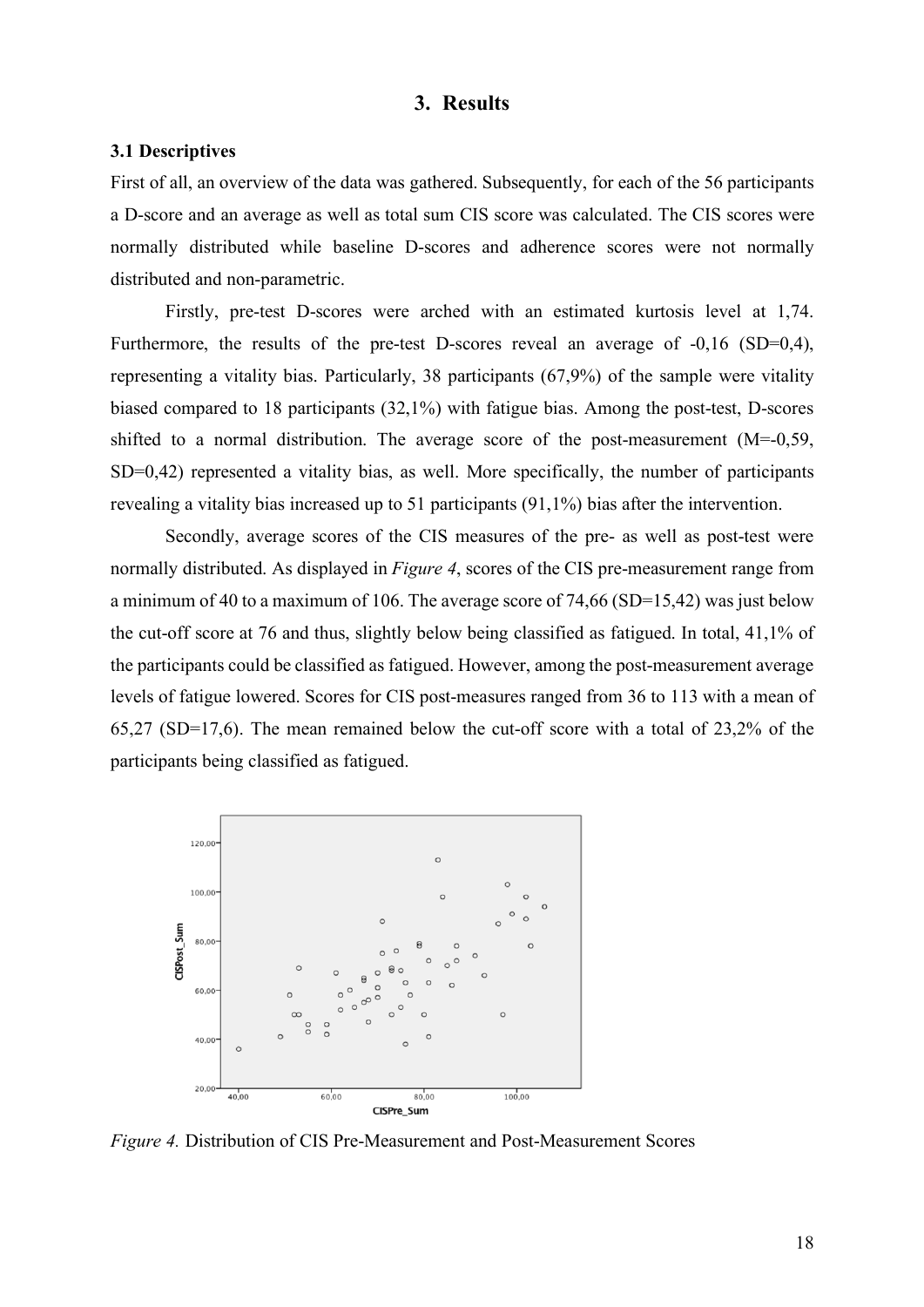Finally, adherence scores were skewed (1,89) as well as arched (3,42) and thus, nonparametric. More specifically, 53,6% practiced with the app "always" and 28,6% "almost every day". The remaining 17,8% practiced with the app "sometimes" or less.

### **3.2 Hypotheses Testing**

All paired sample t-test analyses were conducted with a 95% confidence interval. The first hypothesis (*H1),* investigating on a significant impact of the CBM intervention on implicit fatigue, was tested by the aid of a paired t-test analysis. Expectedly, a significant decline in Dscores was detected, t (55) = 6,404, p<.001. Thus, the hypothesis was accepted. Cohen's D was estimated at 0,86 which represents a large effect size according to guidelines showed in Cohen (1992).

Subsequently, similar analyses were performed within sub-groups for vitality biased as well as fatigue biased participants. Within the vitality biased group, a significant difference of t (37) =3,663, p<0,001 was detected. The effect size was moderate with a Cohen's D of 0,59. Within this sub-group, three participants showed a fatigue bias at post-measurement, while the rest remained vitality biased. Among the fatigue biased-group a significant difference between baseline measurement and post-test was detected, t  $(17) = 7,498$ , p<.001, with a large effect size (Cohen's  $D = 1,77$ ). Thereof, two participants remained fatigued and 16 revealed a vitality bias at post-measurement.

Next, the second hypothesis  $(H_2)$  regarding the impact of the intervention on explicit fatigue, was investigated by a paired t-test analysis, as well. A significant correlation was found between the intervention and explicit fatigue,  $t (55) = 5,137$ ,  $p = .001$  with a moderate effect size of 0,69. More specifically, significant changes from pre- to post-measurement were detected among the *Subjective Fatigue*, the *Concentration* as well as the *Physical Activity* but not among the *Motivation* dimension of the CIS (see Table 2). Therefore, the second hypothesis was accepted.

#### Table 2

| <b>Scale Dimension</b> | No. of        |                                  | <b>Mean Pre-Test Mean Post-Test</b> |      | p-value |
|------------------------|---------------|----------------------------------|-------------------------------------|------|---------|
|                        | <b>Items</b>  |                                  |                                     |      |         |
| Subjective Fatigue     | 8             |                                  | $31,04(SD=8,22)$ $26,46(SD=8,19)$   | 4,47 | < 0.001 |
| Concentration          | $\mathcal{L}$ |                                  | $21,02(SD=4,79)$ $18,07(SD=6,18)$   | 4,72 | < 0.001 |
| Motivation             | 4             |                                  | $12,45(SD=4,02)$ $11,57(SD=4,08)$   | 1,73 | .089    |
| Physical Activity      | 3             | $10,16(SD=3,55)$ $9,16(SD=3,43)$ |                                     | 2,27 | .027    |

*CIS Scores of Each of the Four Dimensions*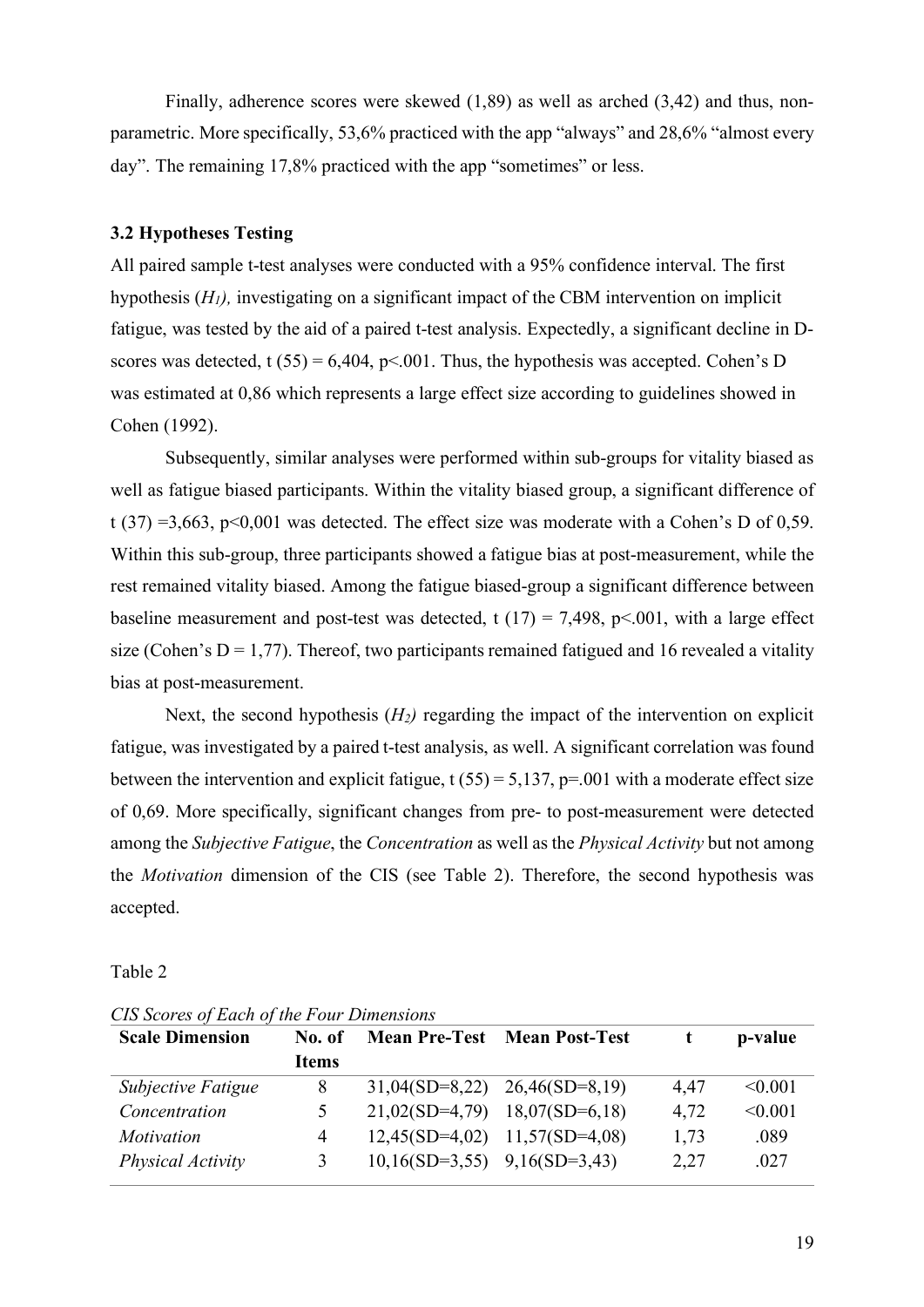The third hypothesis  $(H_3)$ , stated that the CBM intervention had significantly more impact on implicit fatigue than on explicit fatigue. Revealed by previous analyses, the intervention had a large effect size on implicit fatigue, compared to a moderate effect size on explicit fatigue. Thus, this hypothesis was accepted.

Among the last hypothesis (*H4*) it was hypothesized that the effect of CBM on implicit fatigue is moderated by adherence to practice. In order to test the previous, a bivariate correlation was conducted. Accordingly, a Spearman's Rho analysis did not reveal a significant negative correlation,  $r_s = -0.099$ ,  $p < .47$ . Thereby, the fourth hypothesis was rejected.

#### **3.3 Feedback**

### **3.3.1 Quantitative Feedback**

The first questions of the feedback section concerned the general experience, understanding of the instructions and finally, difficulty of the tasks. Table 3 displays the distribution of answers to each of these questions. In general, the app was rated as "good", "always" easy to understand and lastly, "never" too difficult.

Table 3

| $\cdot$<br><b>Topic</b> | Likert<br>scale | ີ<br>ີ<br><b>Median</b> | <b>Division of Answers in Percentages</b>                                |
|-------------------------|-----------------|-------------------------|--------------------------------------------------------------------------|
| <b>General Rating</b>   | $1 - 5$         | $2/$ "good"             | $82,5\%$ = "very good" or "good"<br>$7\%$ = "poor" or "very poor"        |
| Understanding           | $1 - 5$         | $1/$ "always"           | $94,7\% =$ "always" or "very often"<br>$5,3\%$ = "sometimes" or "rarely" |
| Difficulty of Tasks     | $1-5$           | $5/$ "never"            | $0\%$ = "always" or "very often"<br>$96,5\% =$ "rarely" or "never"       |

*Distribution of Answers Concerning the Rating of the IVY App*

#### **3.3.2 Qualitative Feedback**

The remaining items of the feedback section were sorted and analyzed by response categories, as shown in Table 4 (page 21). First of all, responses regarding additional features were mostly assigned the response category *progress,* followed by the category *difficulty.* Suggestions evolved around enabling to see one's progress or adding a greater variety of words. Further suggestions were summarized by the response categories *sound, adherence*, *moving screen* and *others,* with prevalence rates and example items displayed in Table 4.

Among the next sub-question, participants indicated that features assigned to *sound*, *progress* and *others* were least useful to them. Finally, regarding general comments to IVY, the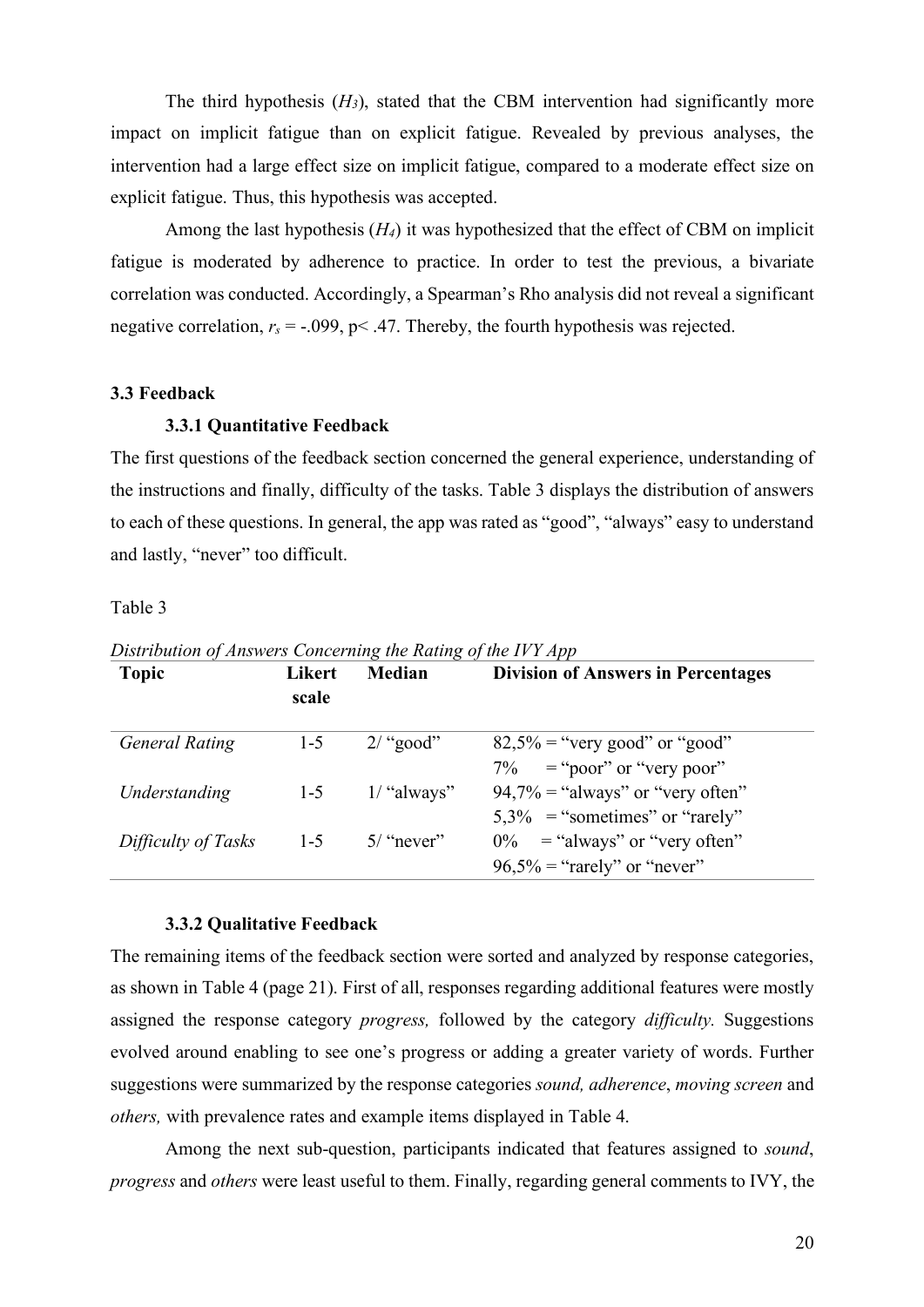response category *moving screen* was represented most, followed by *functionality, difficulty, design*, *adherence* and finally, *others* which included statements such as "boring"*.*

Table 4

| <b>Sub-question</b>          | <b>Response</b><br>Category | Prevalence     | <b>Example Item</b>                                                                                                                                                |
|------------------------------|-----------------------------|----------------|--------------------------------------------------------------------------------------------------------------------------------------------------------------------|
| F104/                        | progress                    | 8              | "see your progress"                                                                                                                                                |
| <b>Features to be added</b>  | difficulty                  | 6              | "more catching task"                                                                                                                                               |
|                              | sound                       | 5              | "a button to turn of the volume"                                                                                                                                   |
|                              | adherence                   | 5              | "calendar if I did the procedure<br>yet"                                                                                                                           |
|                              | moving screen               | 3              | "non-scrollable background while<br>playing"                                                                                                                       |
|                              | others                      | 6              | "green<br>background when<br>the<br>answer was right, red when it was<br>wrong"                                                                                    |
| F105/                        | sound                       | $\overline{2}$ | "sound"                                                                                                                                                            |
| <b>Features least useful</b> | progress                    | $\mathbf{1}$   | "workout information"                                                                                                                                              |
|                              | others                      | $\mathbf{1}$   | "he' and 'she' words, since it is $()$<br>discriminating and ignorant to only<br>include those two"                                                                |
| F109/                        | moving screen               | 6              | "Swiping mistakes cause of the                                                                                                                                     |
| <b>Comments</b>              |                             |                | overlay slipping when swiping"                                                                                                                                     |
|                              | functionality               | 3              | "In the beginning I had struggles<br>starting the daily session therefore<br>I reinstalled it and installed it<br>again. After this the app worked<br>quite well." |
|                              | difficulty                  | $\overline{2}$ | "was very easy to handle"                                                                                                                                          |
|                              | design                      | $\overline{2}$ | "I think the swipe gesture up and<br>down was sometimes difficult to<br>do quickly, especially for the upper<br>words"                                             |
|                              | adherence                   | $\overline{2}$ | "sometimes you just moved the<br>whole screen and not only the<br>word itself, that was a little bit<br>annoying"                                                  |
|                              | others                      | $\tau$         | "Connecting good things<br>with<br>myself, but<br>therefore<br>also<br>things<br>connecting<br>bad<br>with<br>others."                                             |

*Feedback Section: Prevalence of Response Categories*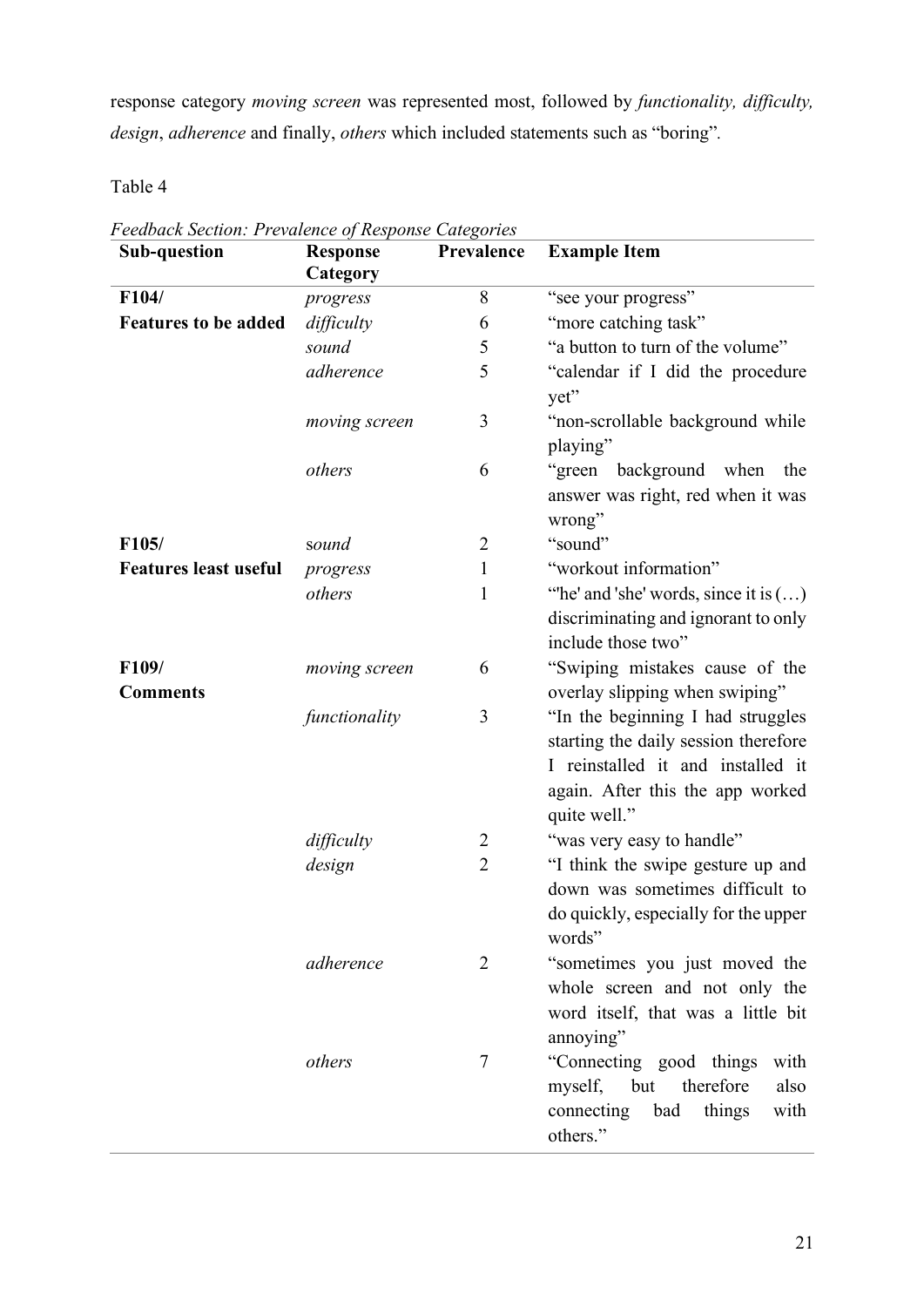# **4. Discussion**

This study evaluated the research question "To what extent is implicit and explicit fatigue among university students reduced by CBM via a smartphone app?". First, a significant impact of the intervention on implicit and explicit fatigue was detected, particularly on implicit fatigue and among the fatigue biased sub-group. Second, a correlation of adherence with the intervention and its effect on implicit fatigue was not disclosed.

#### **4.1 Discussion of the Main Findings**

When taking a closer look, it should first be noted that implicit and explicit fatigue scores converge. While almost half of the participants were classified as fatigued based on CIS measures, almost half of the participants revealed a fatigue bias based on IAT measures. This complements the findings of Hofmann, Gawronski, Gschwender, Le and Schmitt (2005), who detected a general correlation between the IAT and explicit self-report measurements of fatigue, such as the CIS.

Furthermore, prevalence of fatigue among this sample, support the statement of Oginska and Pokorski (2006) including that students are particularly suspect to cognitive problems and excessive drowsiness. Similar findings were reported by Dittner, Rimes & Thorpe (2011) in whose study almost half of the participants reported excessive fatigue by the end of the semester. Based on this study, Shim and his colleagues (2008) reasoned that academic and emotional stress negatively affected sleep and combined with high academic or pressure demands, it increased fatigue especially at the end of the semester.

In comparison, these findings converge with findings of the current study. Among this study, the majority of baseline measurements were taken at the end of the third module. Thus, fatigue rates might have been higher due to academic pressure, which in turn could have negatively affected the participants' sleep quality. However, the influence of timing of the pretest should be integrated with caution, as several participants studied at universities outside of the Netherlands. Thus, their schedules might have differed which in turn could have influenced the results differently.

#### **4.1.1 Impact of the Intervention on Implicit and Explicit Fatigue**

The results seem to indicate that the intervention was able to decrease implicit as well as explicit fatigue among both vitality and particularly, fatigue biased participants. Adding onto the previous, it could be implied that the intervention was most effective on an implicit level. Therefore, IVY seems to be able to retrain implicit processes similar to the computer-based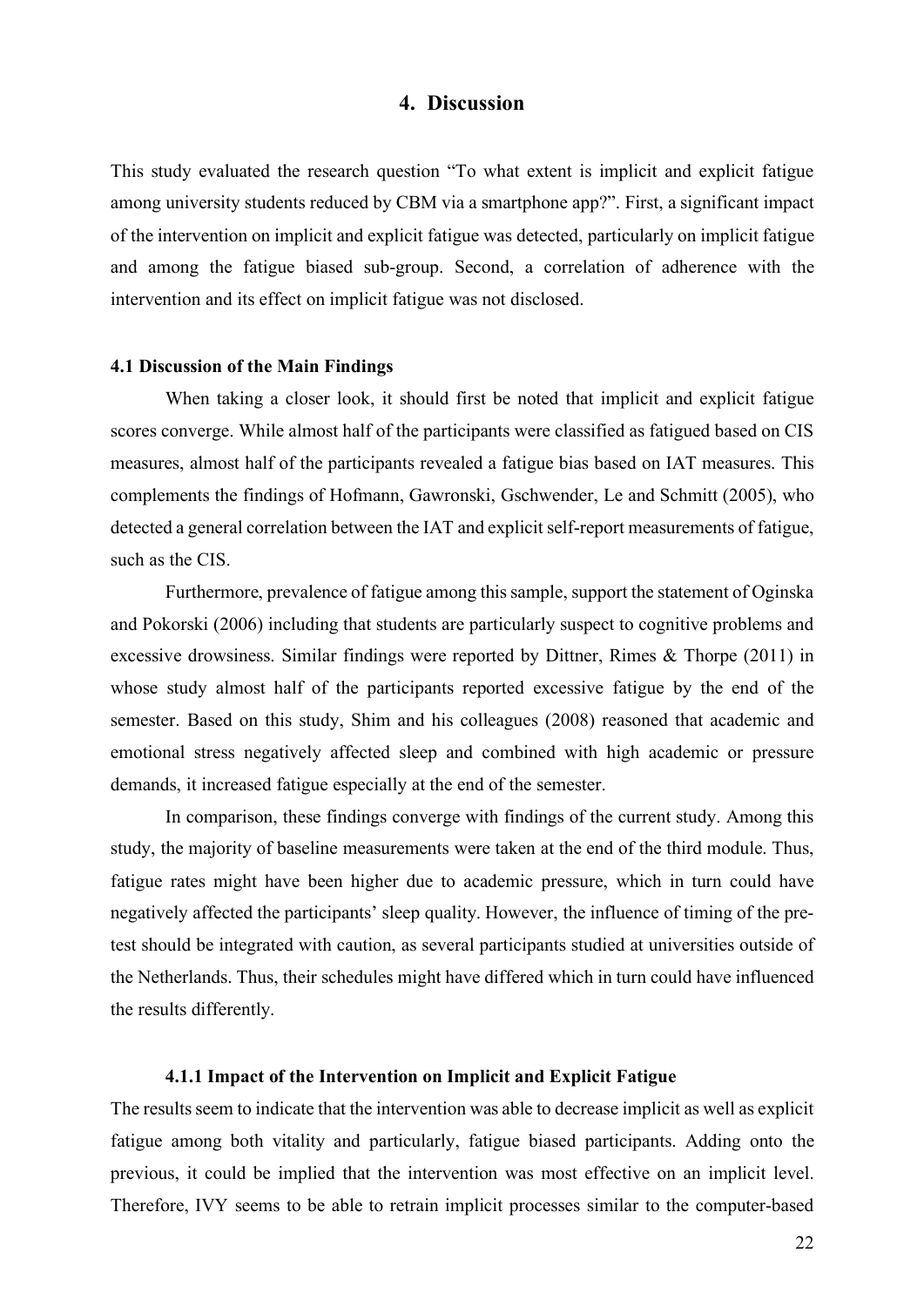training program by Wiers et al. (2010). This could be attributed to the fact that the app's practices are specifically designed to work on an implicit rather than on an explicit level. However, as fatigue decreased on an explicit level as well, it could be suggested that retraining implicit processes might indirectly decrease explicit fatigue.

In order to further evaluate the research question, a moderation effect of adherence to practice was explored. As adherence rates were high, it did not reveal as a difficulty among this study compared to findings of Yang et al. (2017). In their study, non-significant effects of CBM interventions via a smartphone on attentional bias were attributed to low engagement of participants. It should be remarked, that adherence scores were indicated by participants themselves. Thus, high adherence rates could be susceptible to bias such as memory bias or social desirability in order to avoid giving negative feedback.

Regardless, among this study adherence was not significantly correlated with difference D-scores, indicative for implicit fatigue. A negative correlation was detected, which would suggest that once adherence rises, implicit fatigue tends to decline. However, the strength of the relationship was not significant and could thus, be attributed to random error. Therewith, a moderation effect of adherence cannot be suggested, implying that participants who practiced frequently were not necessarily more vitality biased than participants who rarely practiced with IVY. This in turn could question IVY's effectiveness in general. If the frequency of practice did not influence the level of fatigue than the practice itself, namely IVY, might not have had an effect on fatigue at all.

Nonetheless among this study, a rejected influence of adherence could be attributed to non-parametric scores. Due to the fact that the greater part of participants adhered to practice always or almost every day, the sample barely included participants that adhered to practice never or rarely. Therefore, no sufficient distinction between participants that always adhered to practice and participants who barely adhered to practice can be drawn.

#### **4.1.2 Feedback on the IVY Training App**

Based on results of the quantitative feedback, it can be stated that the app was perceived as positive, easy to understand and lastly, refrained from tasks that were too difficult. Among the qualitative feedback, suggestions to add features in which participants are able to monitor their progress, add more difficult tasks and lastly, are able to turn off or change the sound are most outstanding. Additionally, functionalities of the app, e.g. swiping, were criticized frequently and demand improvement.

Issues concerning functionality, tedious tasks or a perturbing sound could be causes for lower adherence or dissatisfaction with the app. Among research by Garnett (2016), aspects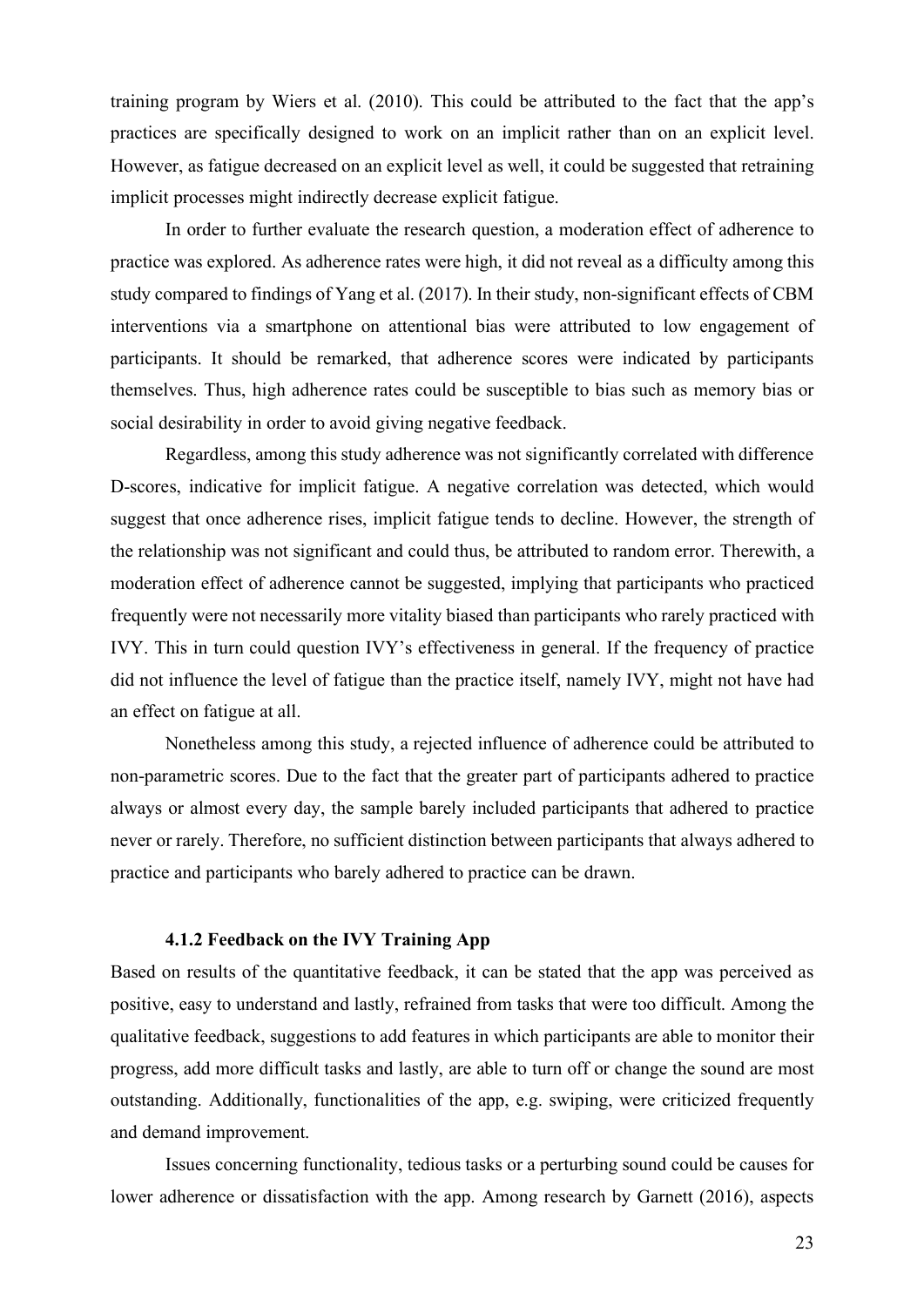promoting engagement with an app developed to reduce alcohol consumptions were outlined. Each one of these aspects, that were, ease of use, design, tailoring of design and information and lastly, unique smartphone features could be related to issues with IVY, e.g. impaired ease of use due to a moving screen. Contrary to what would be expected based on these findings, issues with IVY did not seem to affect adherence or satisfaction with the app greatly. Possible explanations could be that the issues mentioned, were not perceived as significantly disturbing. For instance, participants might have laid more importance on the ease of use than being disturbed by a moving screen. However, it should be remarked, that the sample included acquaintances of the researcher, which might have reinforced social desirability biases.

#### **4.3 Conclusion**

This study aimed at testing whether CBM applied via IVY could serve as an approach to the urgent issue of fatigue among students. It was suggested that addressing implicit self-concept biases via an app based on CBM could decrease fatigue while also lowering threshold of participation. In fact, among this study, after 14 days of practicing with IVY less fatigue and higher vitality biases were detected which seem to be attributable to the intervention.

First, particularly strong decreased implicit fatigue indicates that as intended, IVY seems to be able to decrease self-concept biases by retraining students' associations towards fatigue. Second, due to beneficial effects among the fatigue biased group, the intervention could possibly have similar effects on students suffering from chronic fatigue. Therefore, it could be proposed as a tool within treatment for chronic fatigue. Nonetheless, in order to confirm the previous, research with the app among chronic fatigue patients would be necessary. Furthermore, as vitality biases increased, the app could be of benefit for non-fatigued students as well. Thus, IVY could possibly serve as a prevention of fatigue as well as a tool within treatment for chronic fatigue.

Adding onto the previous, an app as means to offer CBM for students, could entail lower threshold for participation. CBM via smartphones offers high cost-effectiveness and high accessibility to a CBM intervention and therewith, treatment for mental issues such as fatigue. Furthermore, an app is less time consuming and avoids stigmatization, which were revealed to be major obstacles in students seeking help among the study of Uwatoko et al. (2018).

The IVY app used in this study has received reasonable feedback by the participants and combined with effective results, it could offer a possible mean for CBM via smartphones. However, the app is not without sizeable flaws which are highly suggested for further revision. Respectively, adjusting functionalities could further enhance adherence and satisfaction with the app, which in turn could lower threshold for participation.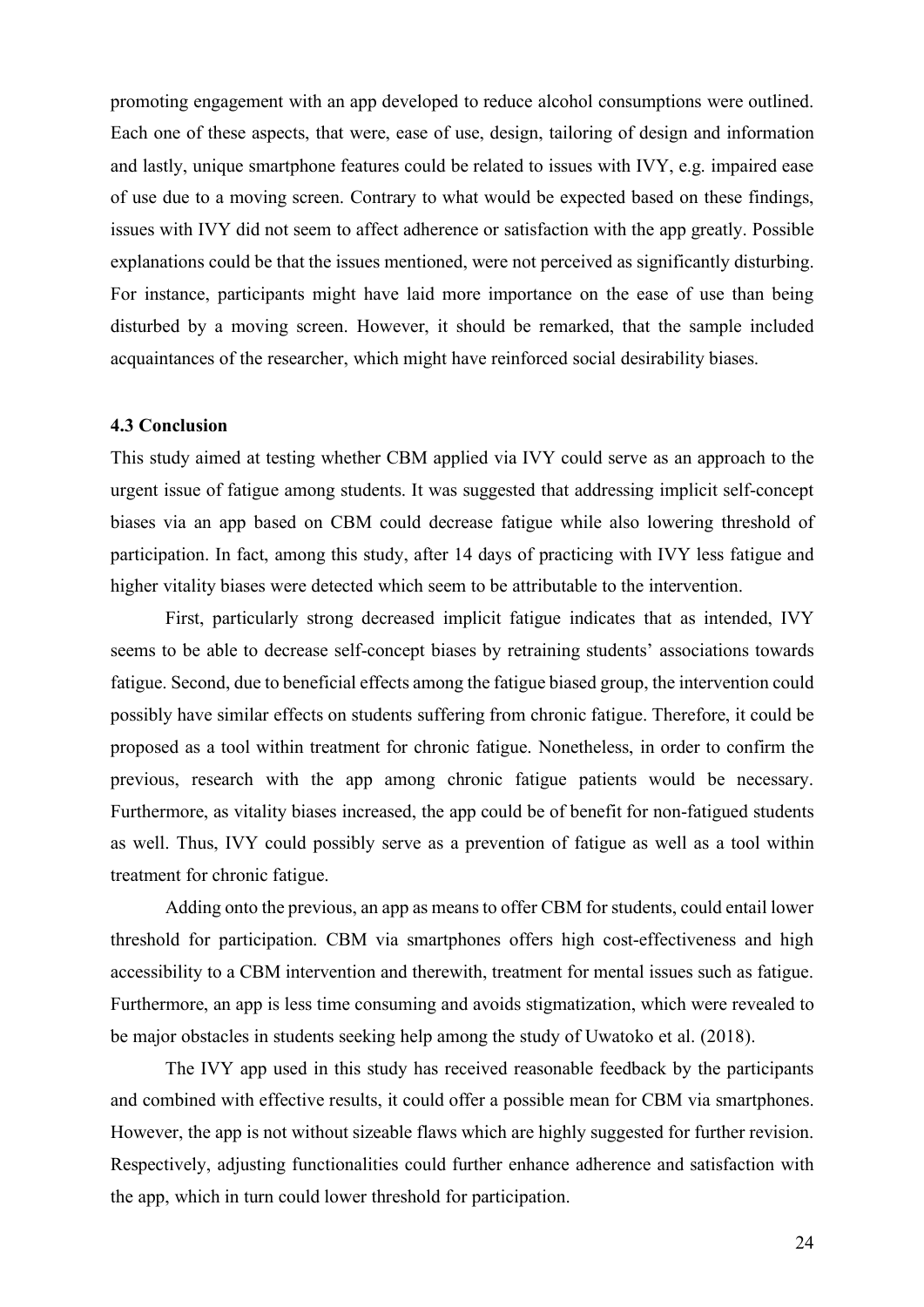#### **4.4 Strengths**

To start off, this study included a sample that was targeted and diverse. Due to the fact, that the study was rather explorative, a sample of students from various nationalities, universities and studies was included. Adding onto this, fatigued and non-fatigued participants were almost distributed by half at baseline measurement. Therefore, the sample can first, be evaluated as representative. Thereby, the study was able to provide implications of the results e.g. suggesting IVY as a possible prevention of fatigue. Second, this equal distribution enabled sub-group analyses with which the effect of IVY could be investigated on in more detail.

A further strength of the study concerns adherence of practice. Despite the fact, that the majority of the sample was able to receive a reward for participation (SONA credits), students not offered a reward engaged in and finished the intervention as well. Therefore, it could be inferred that the intervention or rather the IVY app, was appealing to students regardless of rewards. This in turn suggests applicability of IVY even beyond this study. Additionally, concise and feasible feedback concerning the app was gathered and thus, further revision and improvement was made possible.

By the aid of these strengths, the study was able to lay the groundwork for introducing a novel approach to combat an urgent issue. Thus, the study fulfilled its purpose in exploring a possible approach towards combating fatigue among students.

#### **4.5 Limitations and Future Research**

It should be noted that an explorative study entails several limits. First of all, findings cannot be generalized as the study did not include a control group. Therefore, it cannot be assured that the findings, particularly the decrease in implicit and explicit fatigue, are indeed solely attributable to the intervention. Decreased fatigue bias could be attributed to other factors, e.g. daily mood fluctuations. Furthermore, a rejected correlation between adherence and implicit fatigue possibly questioned IVY's effectiveness or might be based on unevenly distributed adherence scores. By adding a control group, more conclusive insights into possible moderating effects of adherence could be gained and therewith, lowered fatigue scores could be attributed to practice with IVY.

Next, several unexpected complications arose during data collection. As the Android version of IVY was not working initially, complaints arose from participants during the study as well as within the feedback section. What is more, several participants started the premeasurement on their phone which did not allow them to conduct the IAT correctly. They had to terminate the pre-test until they were able to conduct the test on their laptop. Thereby, few participants resigned from the study. A suggestion to conduct the test via laptop among the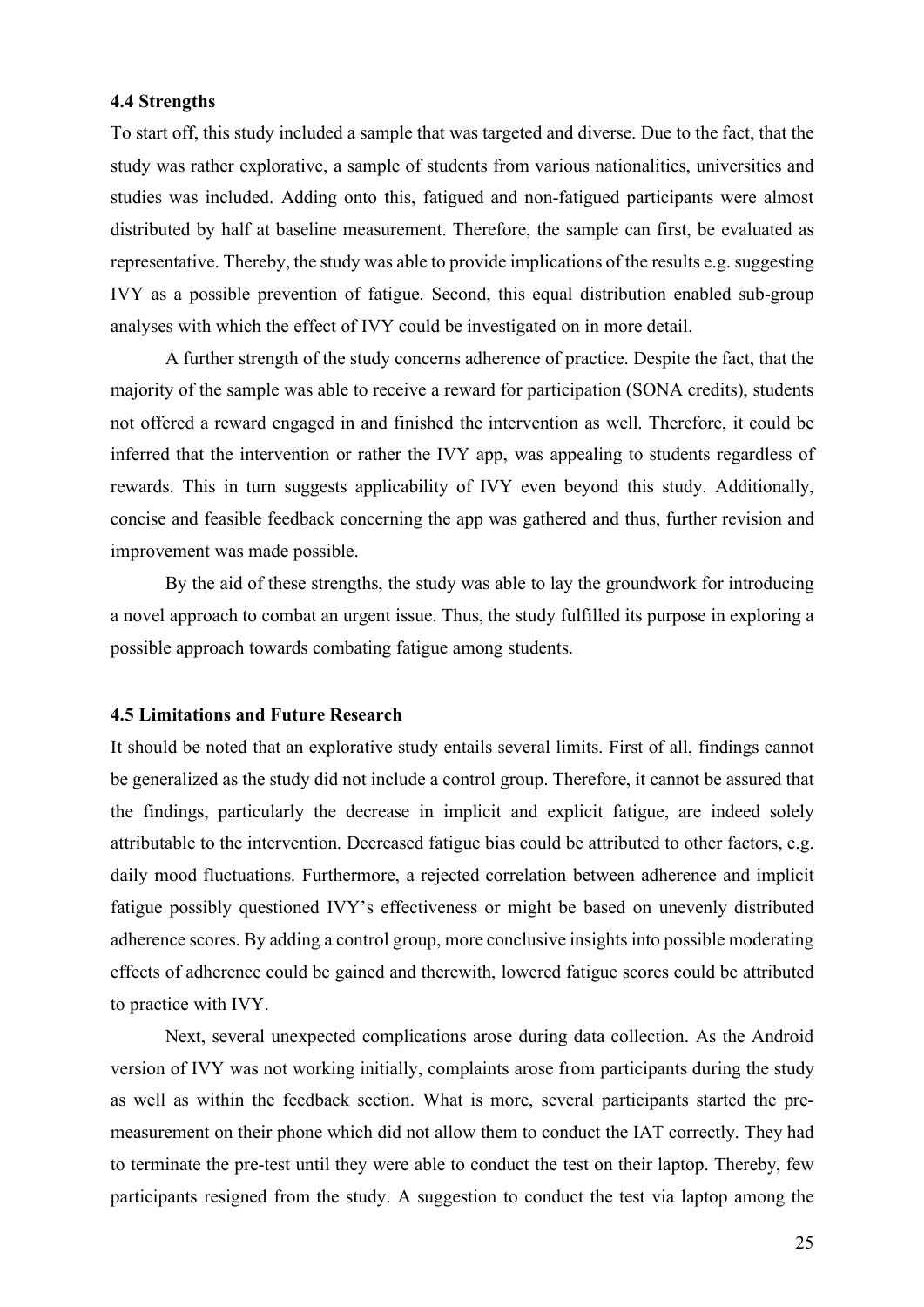invitation could have prevented drop-out rates. In order to rule out similar complications, a pilot test is recommended in future studies.

Lastly, the posttest was not conducted on the  $14<sup>th</sup>$  day by the majority of participants. As the greater part conducted the posttest in a timely manner, with one or two days of delay, sizeable distortion within the average results are not suspected. However, two participants conducted the post-measurement up until eight and 12 days after their intended date. This could have resulted in deviated scores. Yet, similar to the majority of the sample, these participants revealed a change from an initial fatigue bias to a vitality bias. Based on merely two participants with a delay of post-measurement no inferences can be drawn. In addition, it is unknown whether these participants continued practicing with the app or not during their delay. Regardless, these findings draw attention to possible long-term effects of the intervention and are thus, prompted for further examination.

# **4.6 Final Conclusion**

Overall, while this research outlined the urgent issue of fatigue among students, it was able to take first steps towards approaching this issue by proposing CBM interventions via smartphones. Findings of this study suggest that specifically fatigue biases could be decreased on an implicit level by retraining self-concept biases. Additionally, the study was able to test the IVY Training App in particular, and prompt features for revision to lower threshold of participation in a CBM intervention. However, in order to fully accept IVY as a tool to offer CBM via smartphones findings need to be generalized by the aid of a control group. Thereby, first, lowered fatigue could be attributed to the app and second, a moderating effect of adherence could further be explored. Altogether, this study was able to provide promising groundwork concerning a novel approach to decrease fatigue among students by retraining implicit selfconcept biases via a smartphone app.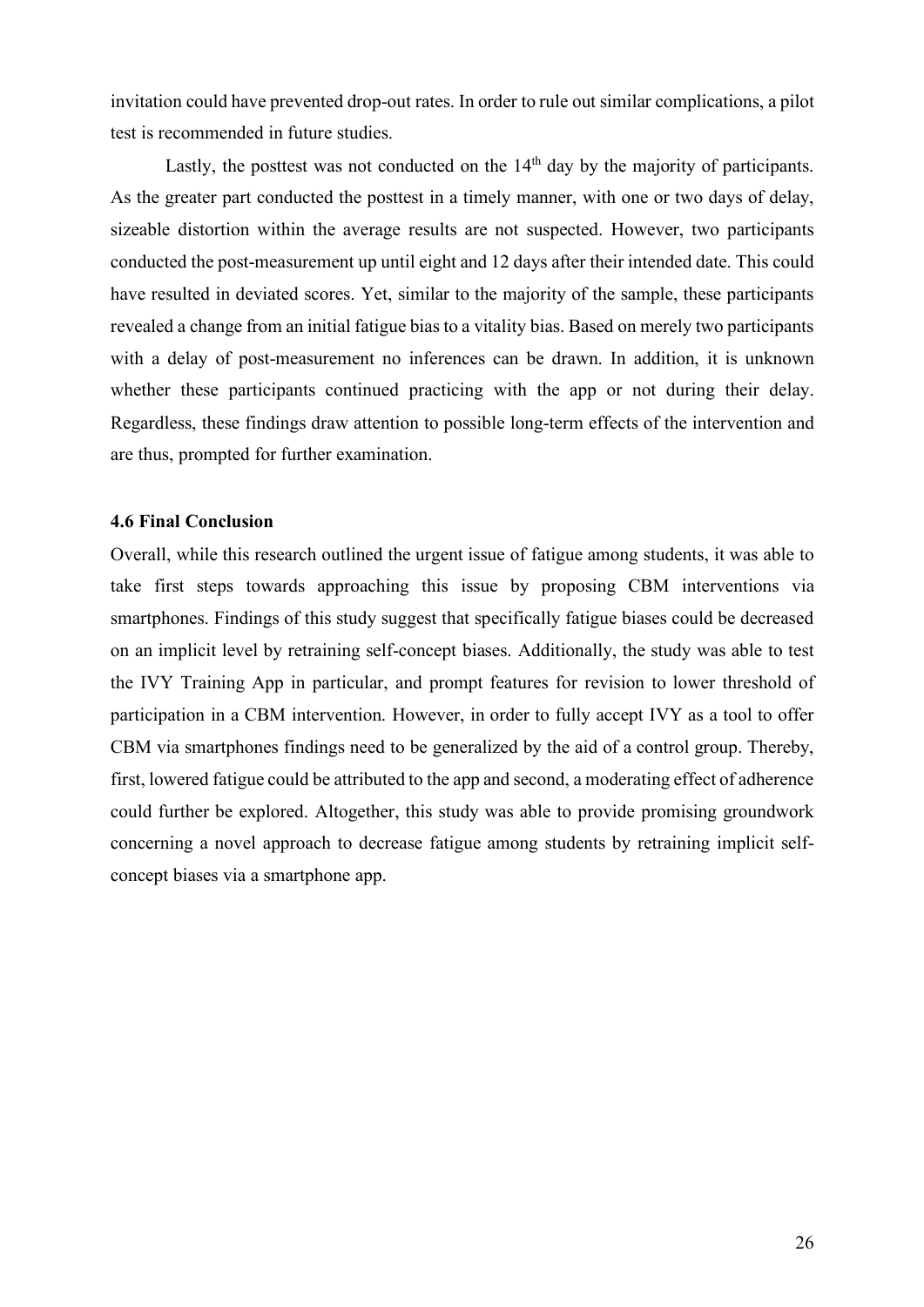- Asendorpf, J.B., Banse, R., & Mücke, D. (2002). Double Dissociation Between Implicit and Explicit Personality Self-Concept: The Case of Shy Behavior. *Journal of Personality and Social Psychology, 83*(2), 380-393. doi: 10.1037//002235-14.83.2.380
- Bowler, J.O., Mackintosh, B., Dunn, B.D., Mathews, A., Dalgleish, T., & Hoppitt, L. (2012). A comparison of Cognitive Bias Modification for Interpretation and Computerized Cognitive Behavior Therapy: Effects on Anxiety, Depression, Attentional Control, and Interpretive Bias. *Journal of Consulting and Clinical Psychology, 80*(6), 1021-1033. doi: 10.1037/a0029932
- Bültmann, U., de Vries, M., Beurskens, A.J.H.M., Bleijenberg, G., Vercoulen, J.H.M.M., & Kant, I., (2000). Measurement of Prolonged Fatigue in the Working Population: Determination of a Cutoff Point for the Checklist Individual Strength. *Journal of Occupational Health Psychology, 5*(4), 411-416. doi: 10.1037//1076-B998.5.4.411
- Bültmann, U., Kant, I., Kasl, S., V., Beurskens, A.J.H.M., & van den Brandt, P.A. (2002). Fatigue and psychological distress in the working population: Psychometrics, prevalence, and correlates. *Journal of Psychosomatic Research, 52*(6). 445-452. Retrieved on June 16, 2019, from https://doi.org/10.1016/S0022-3999(01)00228-8
- Cohen, J. (1992) A power primer. *Psychological Bulletin, 112,* 155-159. Retrieved on June 16, 2019, from

http://www.bwgriffin.com/workshop/Sampling%20A%20Cohen%20tables.pdf

- Conolly, D., O'Toole, Redmond, P., & Smith, S.M (2013). Managing fatigue in patients with chronic conditions in primary care. *Family Practice, 30*(2), 123-124. Retrieved on June 16, 2019, from https://doi-org.ezproxy2.utwente.nl/10.1093/fampra/cmt005
- de Cuyper, K., de Houwer, J., Vansteelandt, K., Perugini, M., Pieters, G., Claes, L., & Hermans, D. (2017). Using Indirect Measurement Tasks to Assess the Self-concept of Personality: A *Systematic Review and Meta-analyses. European Journal of Personality, 31*, 8-41. doi: 10.1002/per.2092
- Dittner A.J, Rimes K., & Thorpe S., (2011). Negative perfectionism increases the risk of fatigue following a period of stress. *Psychology and Health., 26*(3):253–268. doi:10.1080/08870440903225892
- Finsterer, J., & Mahjoub, S.Z. (2014). Fatigue in healthy and diseased individuals. *Am Journal Hospital Palliative Care, 31*(5), 562-575. doi: 10.1177//1049909113494748
- Garnett, C. (2016). *Development and evaluation of a theory- and evidence-based smartphone*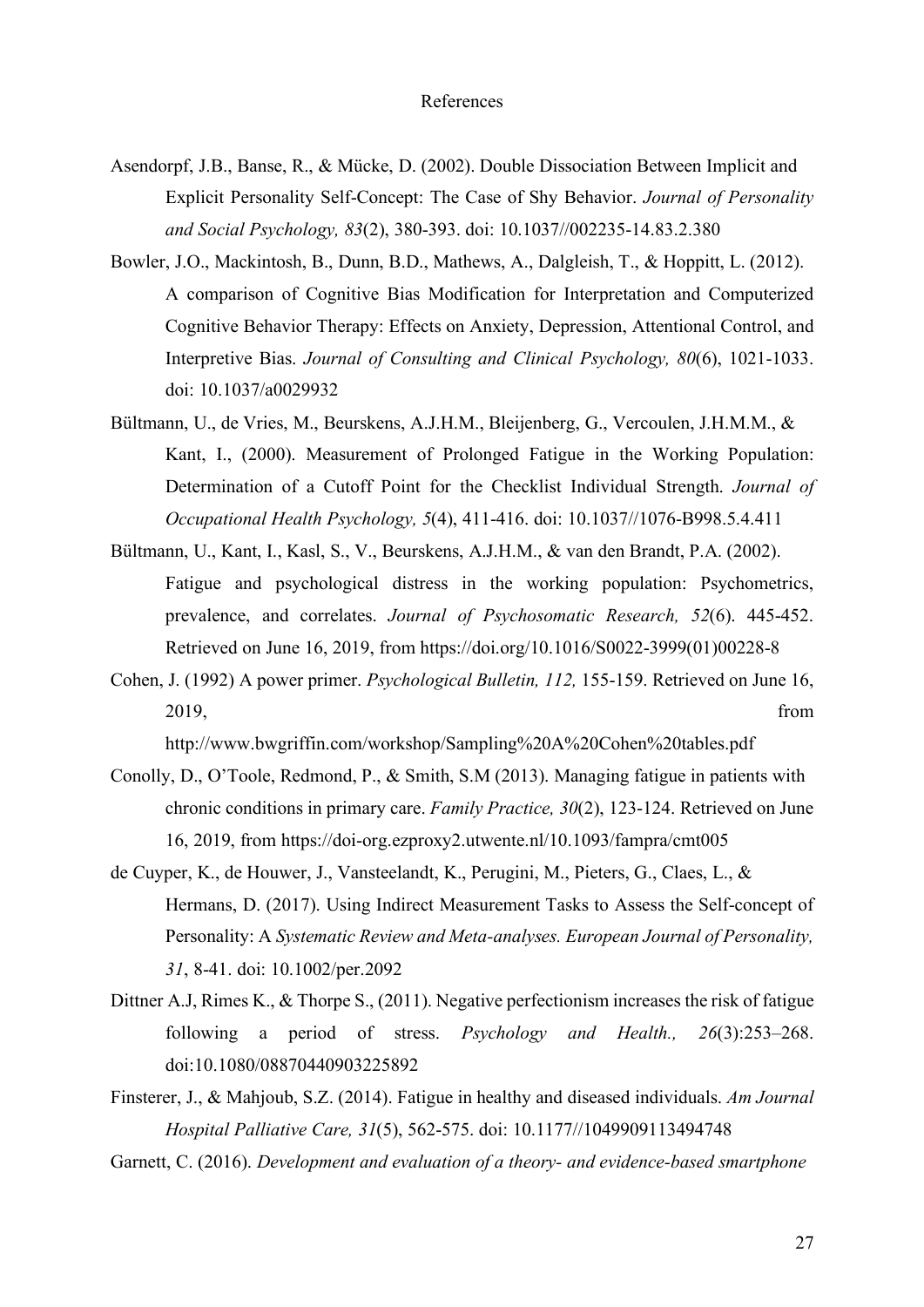*app to help reduce excessive alcohol consumption.* (Doctoral dissertation, UCL (University College London)).

- Greenwald, A.G., Banaji, M.R., Rudman, L.A., Farnham, S.D., Nosek, B.A., & Mellott, D.S. (2002). A Unified Theory of Implicit Attitudes, Stereotypes, Self-Esteem, and Self-Concept. *Psychological Review, 109*(1), 3-25. doi: 10.1037//0033-295X.109.1.3
- Greenwald, A.G., & Farnham, S. D. (2000). Using the implicit association test to measure selfesteem and self-concept. *Journal of personality and social psychology, 79*(6), 1022- 1038. doi: 10.1037//0022-3514.79.6.I022
- Greenwald, A.G., Nosek, B. A., & Banaji, M. R. (2003). Understanding and using the Implicit Association Test: I. An improved scoring algorithm. *Journal of Personality and Social Psychology, 85*(2), 197–216. DOI: 10.1037/0022-3514.85.2.197
- Hendriks, C., Drent, M., Elfferich, M., & de Vries, J. (2018). The Fatigue Assessment Scale: quality and availability in sarcoidosis and other diseases. *Current Opinion in pulmonary medicine, 24*(5). doi: 10.1097/MCP.0000000000000496
- Hirsch, J.K., Molnar, D., Chang, E.C., & Sirois, F.M. (2015). Future orientation and health quality of life in primary care: vitality as a mediator. *Quality of Life Research, 24*(7). 1653-1659). Retrieved on June 16, 2019, from https://doi.org/10.1007/s11136-014- 0901-7
- Hofmann, W., Gawronski, B., Gschwender, T., Le, H., & Schmitt, M. (2005). A Meta-Analysis on the Correlation between the Implicit Association Test and Explicit Self-Report Measures*. Society for Personality and Social Psychology, 31*(10), 1369-1385. doi: 10.1177/0146167205275613
- Hughes, A., Hirsch, C., Chalder, T., & Moss-Morris, R. (2016). Attentional and interpretive bias towards illness-related information in chronic fatigue syndrome: A systematic review. *British journal of health psychology, 21*(4), 741-763. doi:10.1111/bjhp.12207
- Kakoschke, N., Kemps, E., & Tiggemann, M. (2017). Approach bias modification training and consumption: A review of the literature. *Addictive Behaviors, 64*, 21-28. Retrieved on June 16, 2019, from https://doi.org/10.1016/j.addbeh.2016.08.007
- Koster, E.H.W., & Berstein, A. (2015). Introduction to the special issue on Cognitive bias modification: Taking a step back to move forward? *Journal of Behavior Therapy and Experimental Psychiatry, 49.* 1-4. Retrieved on June 16, 2019, from https://doi.org/10.1016/j.jbtep.2015.05.006
- Liu, H., Li, X., Han, B., & Liu, X. (2017). Effects of cognitive bias modification on social anxiety: A meta-analysis. *PLoS One, 12*(4). doi: 10.1371/journal.pone.0175107

Malouff, J.M., Thorsteinsson, E.B., Rooke, S.E., Bhullar, N., & Schutte, N.S. (2007). Efficacy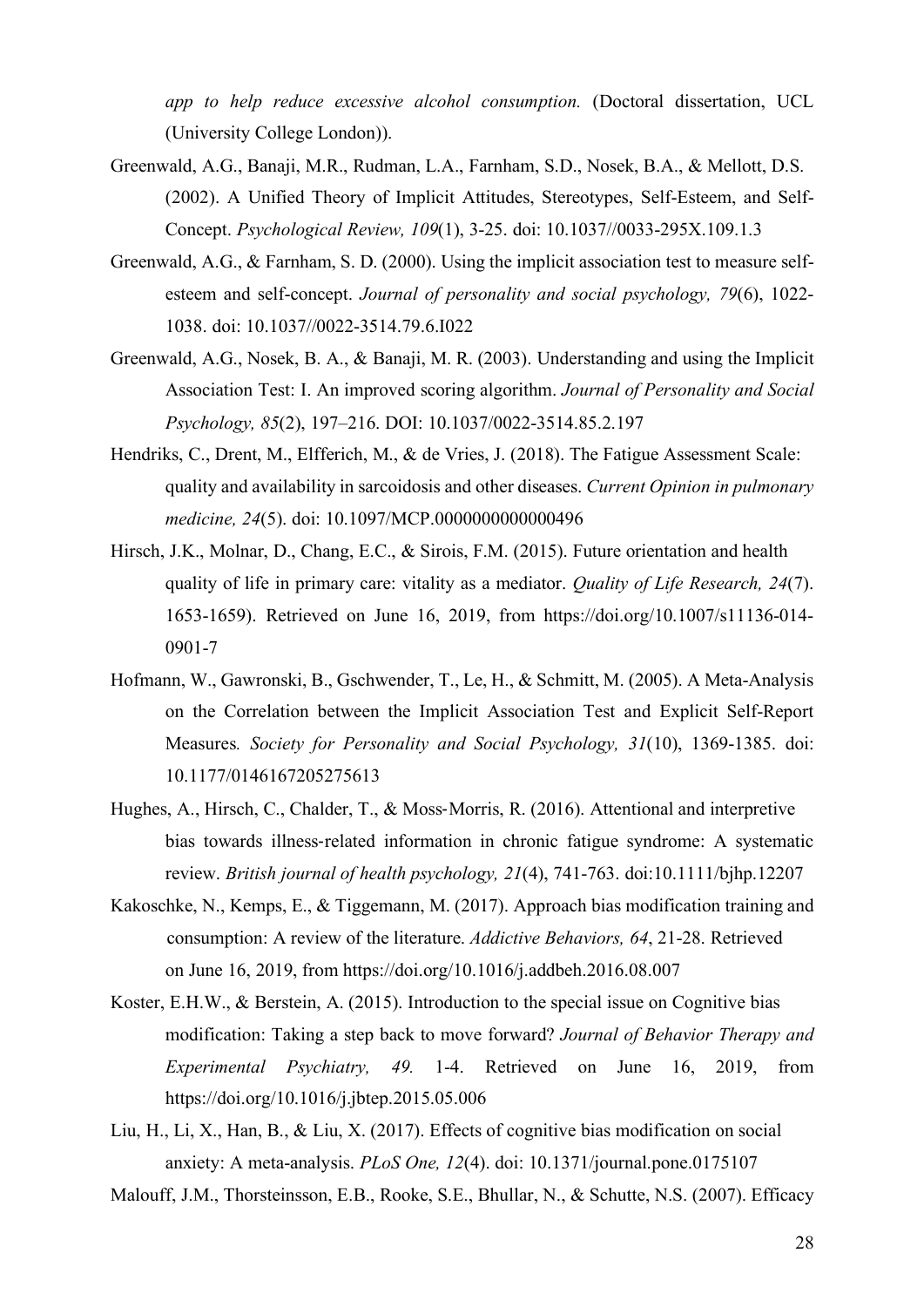of cognitive behavioral therapy for chronic fatigue syndrome: A meta-analysis. *Clinical Psychological Review, 28*, 736-745. doi:10.1016/j.cpr.2007.10.004

- Mendonça, C., Mata, A., & Vohs, K. D. (2019). Self-other asymmetries in the perceived validity of the Implicit Association Test. *Journal of Experimental Psychology: Applied, 25*(2), 192-218.
- Nix, G.A., Ryan, R.M., Manly, J.B., & Deci, E.D. (1999). Revitalization through Self-Regulation: The Effects of Autonomous and Controlled Motivation. *Journal of Experimental Social Psychology, 35*, 266-284. Retrieved on may 25, 2019, doi: 0022- 1031/99
- Oginska, H., & Pokorski, J. (2006). Fatigue and Mood correlates of sleep length in three agesocial groups: School children, students, and employees. *Chronobiology International,*  23(6), 1317-1328. doi: 10.1080/074205206010893491317
- Rhodes, R.E., McEwan, D., & Rebar, A.L. (2018). Theories of physical activity behavior change: A history and synthesis of approaches. *Elsevier, 42*, 100-109. doi: 1469-0292/
- Ryan, J.L., Caroll, J.K., Ryan, E.P., Mustian, K.M., Fiscella, K., Morrow, G.R., 2007. Mechanisms of Cancer-Related Fatigue. *The Oncologist, 12.* 22-34.
- Ryan, R. M., & Frederick, C. M. (1997). On energy, personality, and health: Subjective vitality as a dynamic reflection of well-being. *Journal of Personality, 65*(3), 529–565. Retrieved on June 16, 2019, from https://onlinelibrary-wileycom.ezproxy2.utwente.nl/doi/epdf/10.1111/j.1467-6494.1997.tb00326.x
- Shim, E.J., Noh, H.L., Yoon, J., Mun, H.S., & Hahm, B.J. (2018): A longitudinal analysis of the relationships among daytime dysfunction, fatigue, and depression in college students. *Journal of American College Health*, *67*(1), 51-58. doi: 10.1080/07448481.2018.1462819

Strack, F., & Deutsch, R. (2004). Reflective and impulsive determinants of social behavior. *Personality and social psychology review*, *8* (3), 220-247. Retrieved on June 16, 2019, from http://web.b.ebscohost.com.ezproxy2.utwente.nl/ehost/pdfviewer/pdfviewer?vid=1&si d=a808b122-cc54-4ce3-b036-3c64fe9a47a7%40sessionmgr103

Swain, M.G. (2000). Fatigue in chronic disease. *Clinical Science, 99,* 1-8. Retrieved on June 16, 2019, from

http://sportvoorenergie.nl/onewebmedia/Fatigue%20in%20chronic%20disease.pdf Tongco, M.D.C. (2007). Purposive sampling as a tool for informant selection. *Ethnobotany*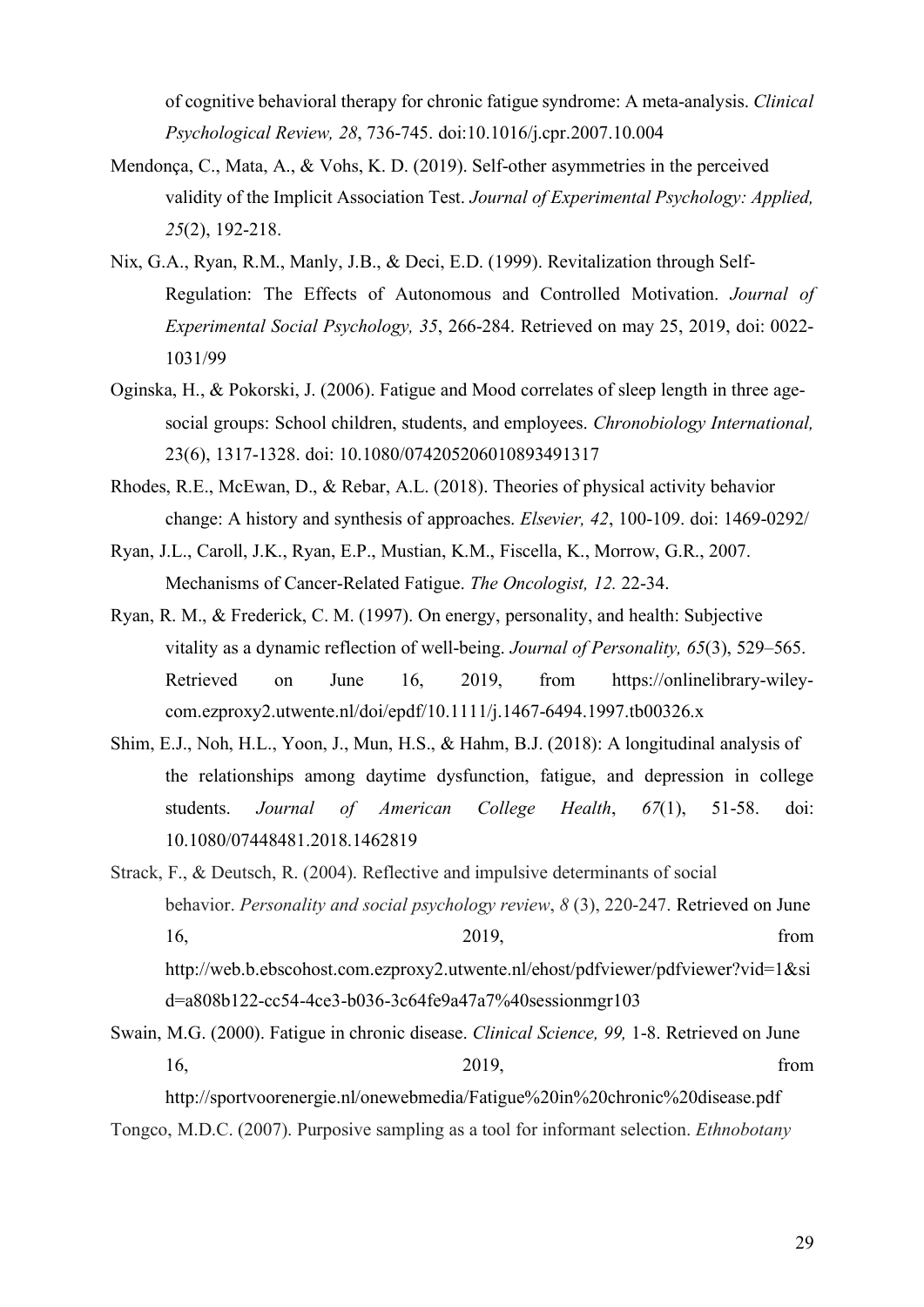*Research and applications*, *5*, 147-158. Retrieved on June 16, 2019, from https://scholar.google.nl/scholar?hl=en&as\_sdt=0%2C5&q=Purposive+sampling+as+ a+tool+for+informant+selection&btnG=

- Uwatoko, T, et al. (2018). Healthy Campus Trial: a multiphase optimization strategy (MOST) fully factorial trial to optimize the smartphone cognitive behavioral therapy (CBT) app for mental health promotion among university students: study protocol for a randomized controlled trial. *Trials.* Retrieved on June, 16, 2019, from https://doi.org/10.1186/s13063-018-2719-z
- Wiers, R.W., Rinck, M., Kordts, R., Houben, K., & Strack, F. (2010) Retraining automatic action-tendencies to approach alcohol in hazardous drinkers. Addiction, 105(2), 279- 287. doi:10.1111/j.1360-0443.2009.02775.x
- Yang, R., Cui, L., Li, F., Xiao, J., Zhang, Q., & Oei, T.P.S. (2017). Effects of Cognitive Bias Modifcation Training via Smartphones. *Frontiers in Psychology.* Retrieved on June 16, 2019, from https://doi.org/10.3389/fpsyg.2017.01370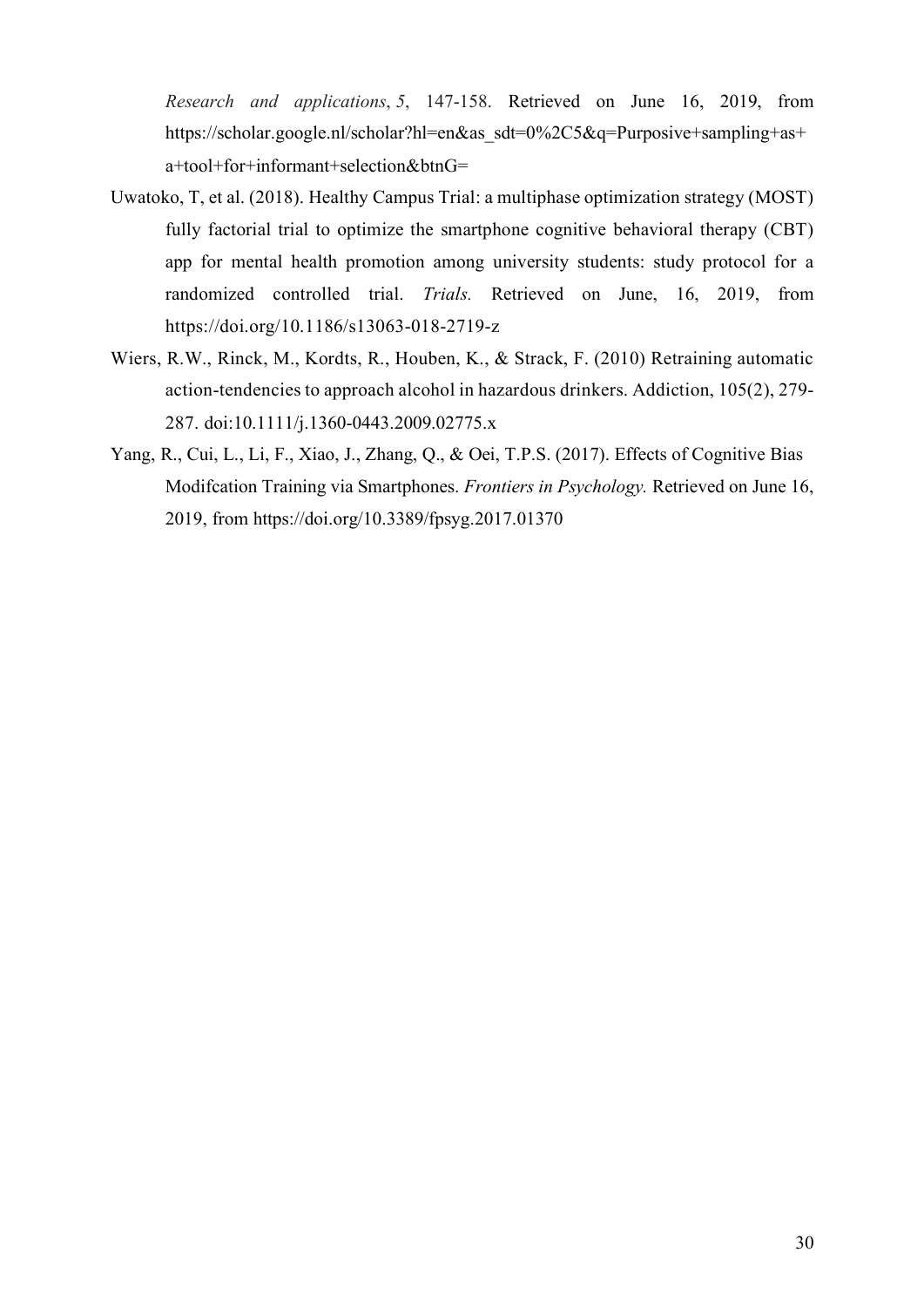# **Appendices**

| others<br>he | exhausted | vital     |
|--------------|-----------|-----------|
|              |           |           |
|              | weary     | energetic |
| other        | tired     | fit       |
| she          | lifeless  | lively    |
| their        | weak      | strong    |
|              | slow      | fast      |
|              | sleepy    | awake     |
|              | dull      | attentive |
|              |           |           |

**A. IAT** (categories with corresponding words to be sorted)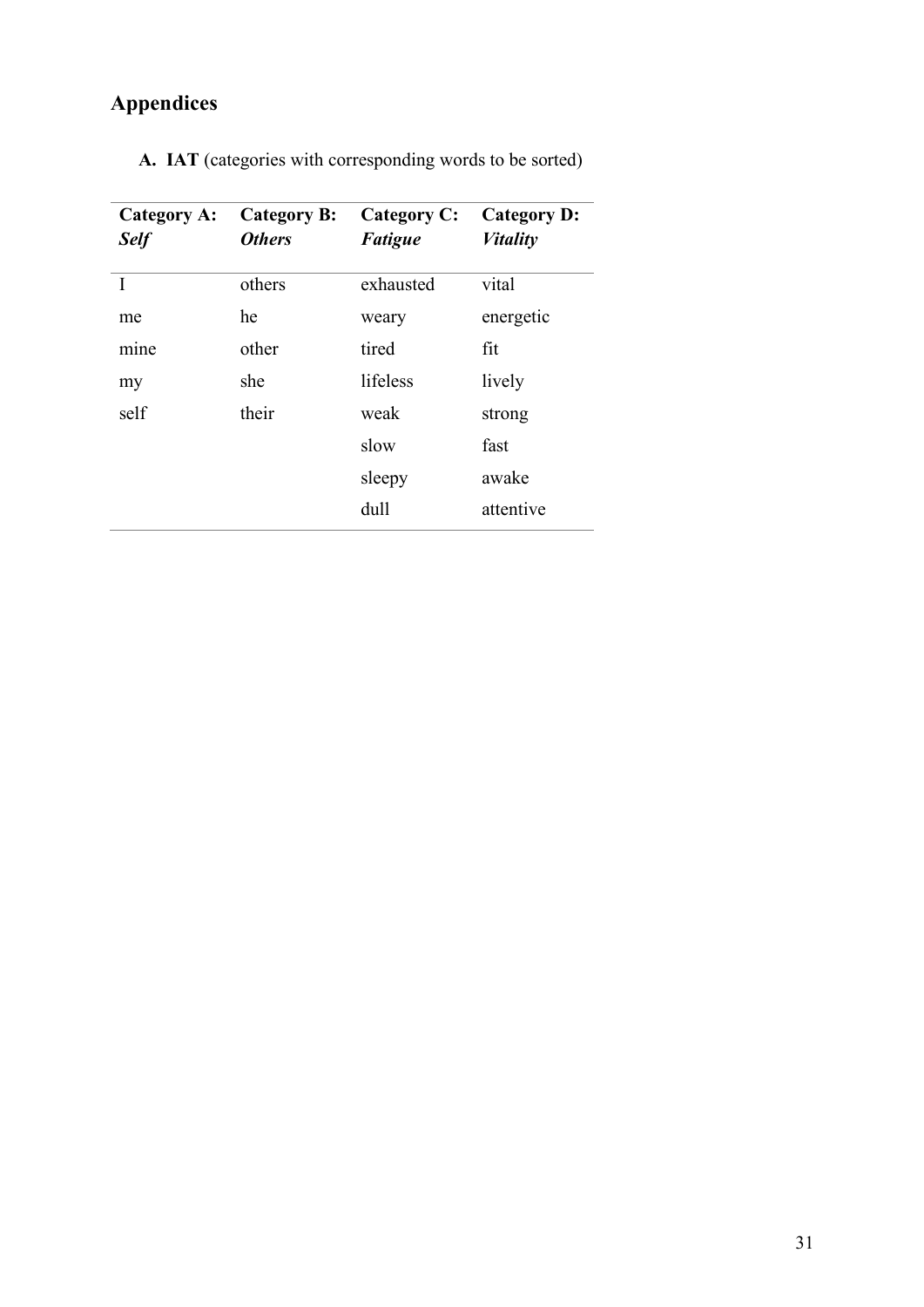# **B. Informed Consent**

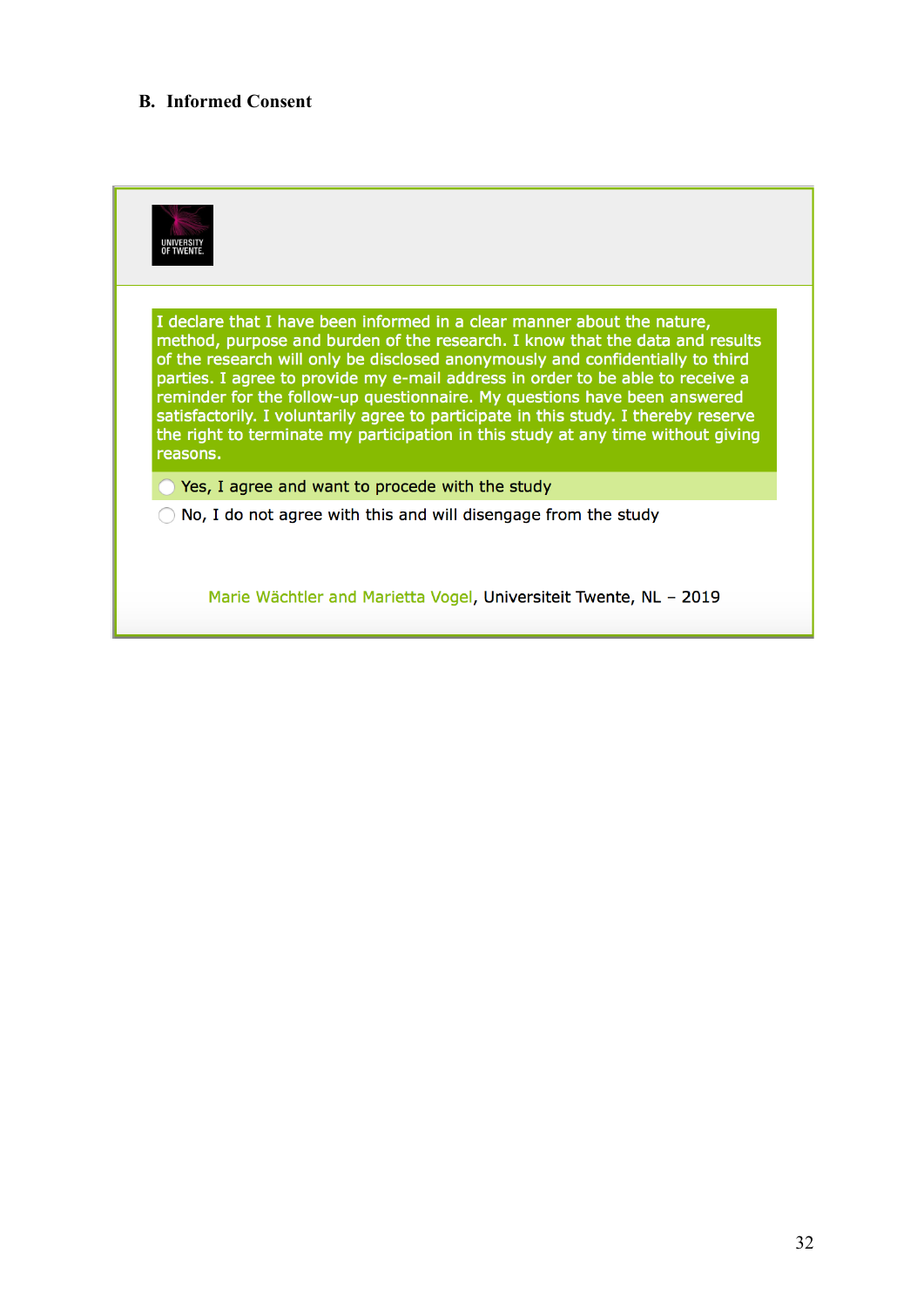# **C. Checklist Individual Strength (CIS)**

|    | 1. I feel tired                                            | S             |
|----|------------------------------------------------------------|---------------|
|    | 2. I feel very active                                      | M             |
| 3. | Thinking requires effort                                   | $\mathcal{C}$ |
| 4. | Physically I feel exhausted                                | S             |
|    | 5. I feel like doing all kinds of nice things              | M             |
|    | 6. I feel fit                                              | S             |
|    | 7. I think I do a lot within a day                         | A             |
|    | 8. When I am doing something, I can concentrate quite well | $\mathcal{C}$ |
|    | 9. I feel weak                                             | S             |
|    | 10. I don't do much during the day                         | A             |
|    | 11. I can concentrate well                                 | C             |
|    | 12. I feel rested                                          | S             |
|    | 13. I have trouble concentrating                           | C             |
|    | 14. Physically I am in a bad condition                     | S             |
|    | 15. I am full of plans                                     | M             |
|    | 16. I am tired very quickly                                | S             |
|    | 17. I have a low output                                    | A             |
|    | 18. I feel no desire to do anything                        | M             |
|    | 19. My thoughts easily wander                              | C             |
|    | 20. Physically I feel I am in a good shape                 | S             |
|    |                                                            |               |

| $S =$ Subjective Fatigue Dimension | $C =$ Concentration Dimension |
|------------------------------------|-------------------------------|
| $A = Physical Activity Dimension$  | $M = Motivation$ Dimension    |